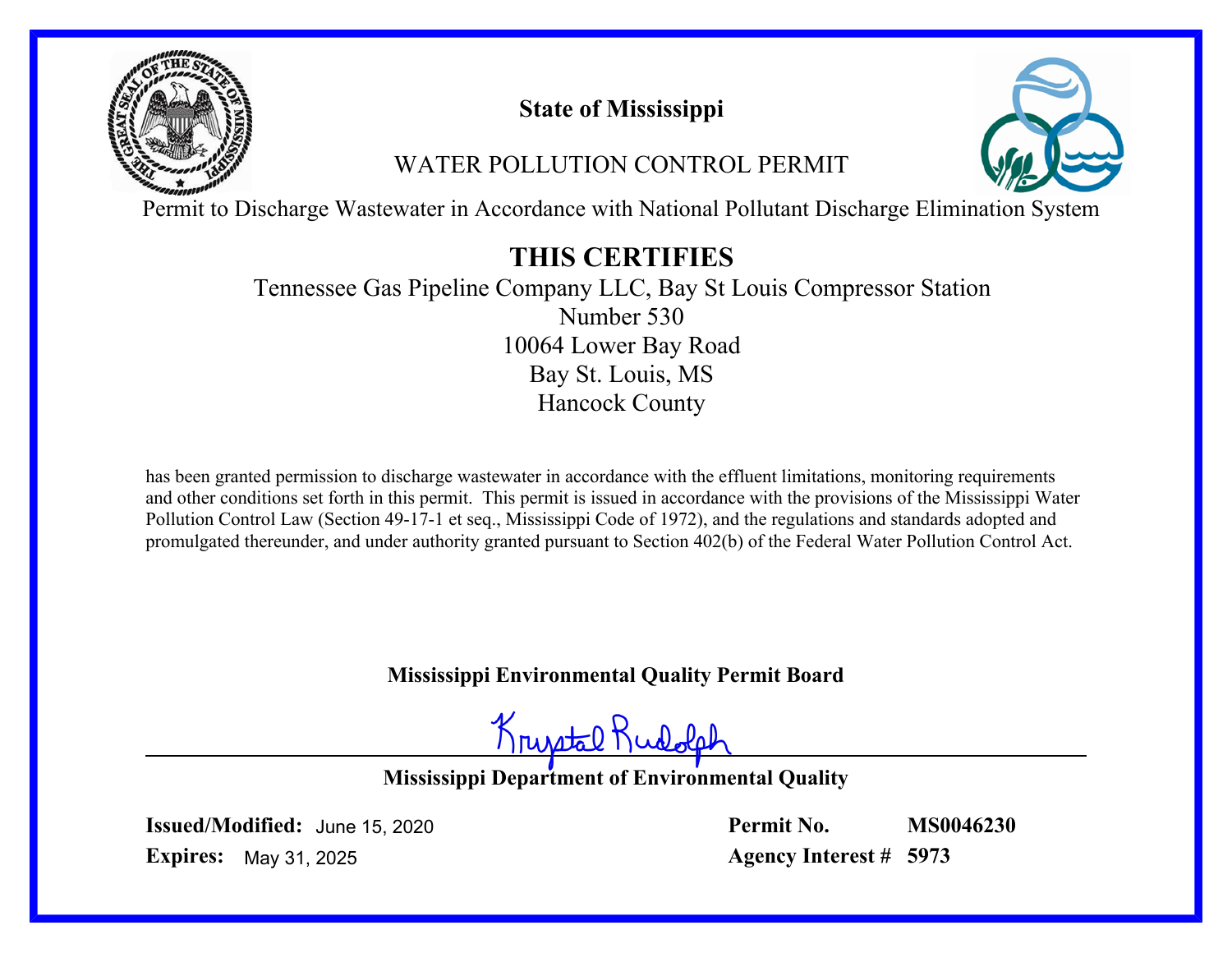### **Table of Contents**

Other Relevant Documents:

General Form 1, Cover Page, Form 2C, Engineering Report.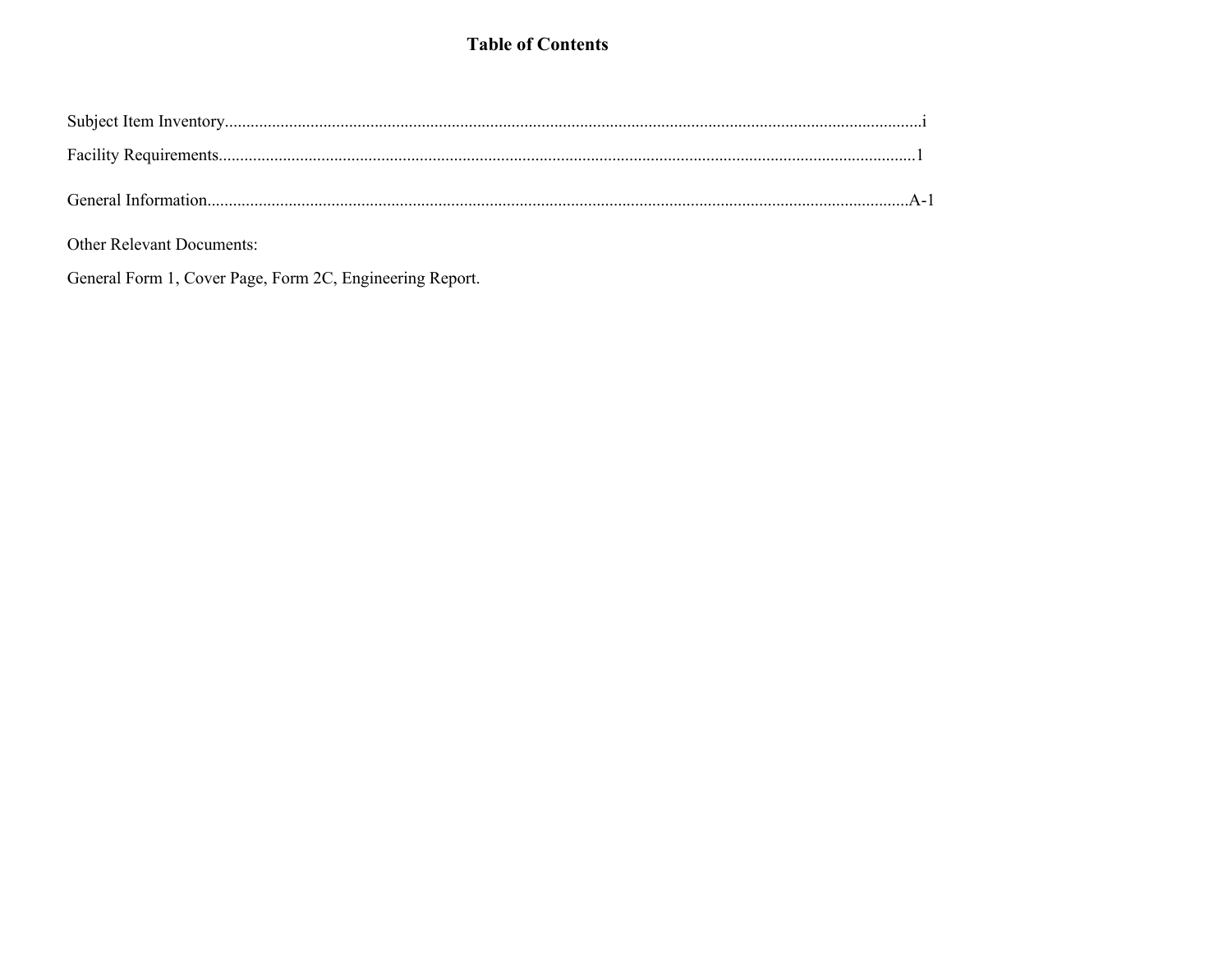Subject Item Inventory Tennessee Gas Pipeline Company LLC, Bay St Louis Compressor Station Number 530

Permit Number: MS0046230

Activity ID No.: PER20200001

### **Subject Item Inventory:**

| ID     | Designation    | <b>Description</b>                                                                                                                                                                                 |
|--------|----------------|----------------------------------------------------------------------------------------------------------------------------------------------------------------------------------------------------|
| AI5973 |                | Natural Gas Compressor Station                                                                                                                                                                     |
| RPNT1  | IMS0046230-001 | Outfall 001 (Compressor Building Drainage, Air Compressor Condensate, Wash down Rack and Equipment Cleaning Wash Water,<br>Storm Water From the Gas Scrubber Area and Electrical Conduit Manholes) |

### **Receiving Stream Relationships:**

| <b>Subject Item</b>                                                                                                                                                                                                     | Relationship | <b>Receiving Stream</b> |
|-------------------------------------------------------------------------------------------------------------------------------------------------------------------------------------------------------------------------|--------------|-------------------------|
| RPNT1 Outfall 001(Compressor Building Drainage, Air Compressor Condensate, Wash down Rack and Equipment Discharges Into<br>Cleaning Wash Water, Storm Water From the Gas Scrubber Area and Electrical Conduit Manholes) |              | Unnamed Creek           |
|                                                                                                                                                                                                                         | Then Into    | Bryan Bayou             |
|                                                                                                                                                                                                                         | Then Into    | Bayou Caddy             |
|                                                                                                                                                                                                                         | Then Into    | Mississippi Sound       |

| <b>KEY</b>                                   |                                   |
|----------------------------------------------|-----------------------------------|
| $ ACT = Activity$                            | $AI = Agency Interest$            |
| $AREA = Area$                                | $CONT = Control$ Device           |
| CAFO = Concentrated Animal Feeding Operation | $IA = Insignificant Activity$     |
| $EQPT = Equipment$                           | $MAFO = Animal Feeding Operation$ |
| $IMPD = Impoundment$                         | $PCS = PCs$                       |
| $RPNT = Release Point$                       | $TRMT = Treatment$                |
| $WDPT = Without$ Withdrawal Point            |                                   |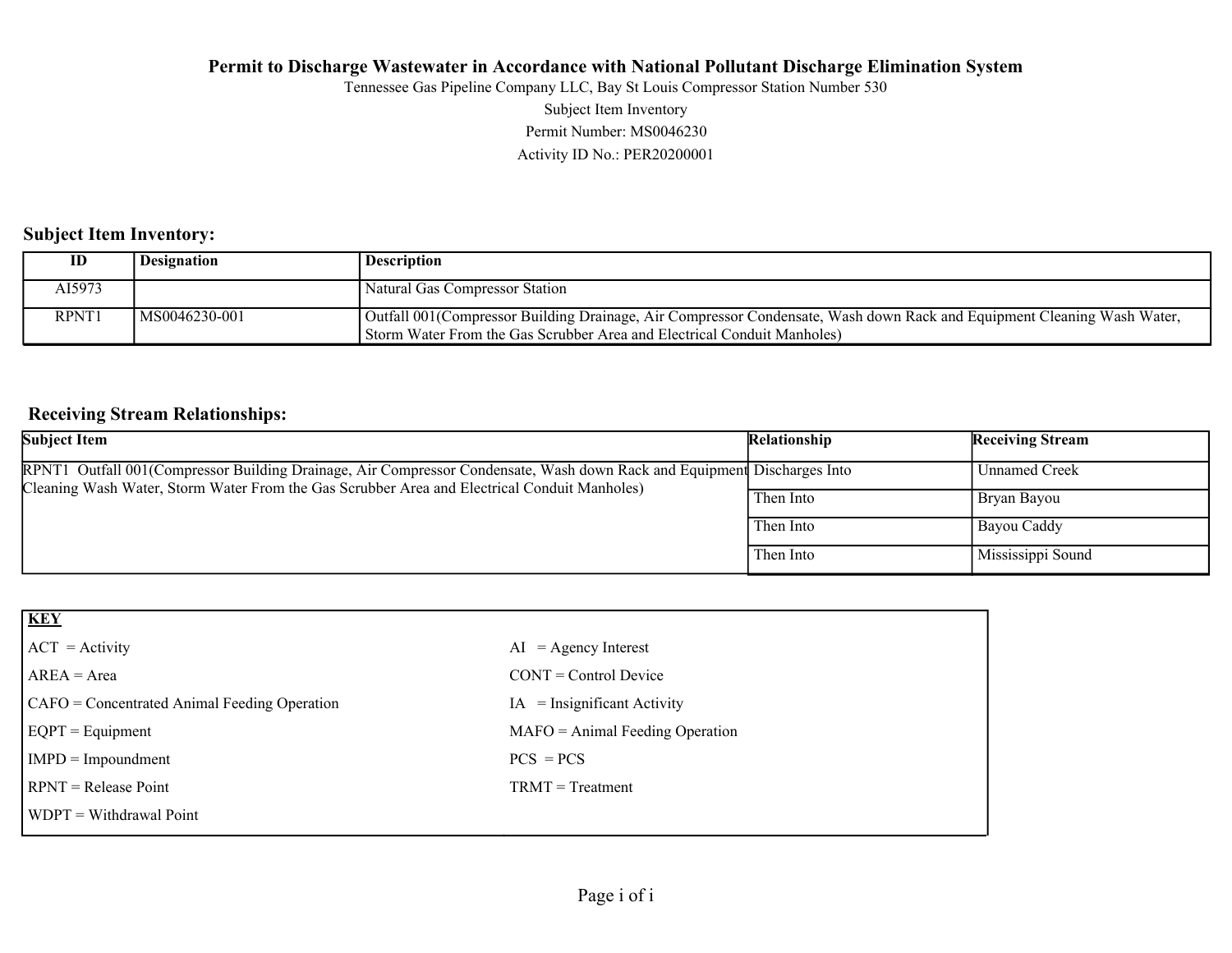#### **EFFLUENT LIMITATIONS AND MONITORING REQUIREMENTS**

#### **RPNT00000000001: MS0046230-001 Outfall 001(Compressor Building Drainage, Air Compressor Condensate, Wash down Rack and Equipment Cleaning Wash Water, Storm Water From the Gas Scrubber Area and Electrical Conduit Manholes) Subject Item:**

Such discharges shall be limited and monitored by the permittee as specified below:

|                                         | <b>Discharge Limitations</b>                   |                                                |                                              |                                      |                                      |                                      | <b>Monitoring Requirements</b>     |                             |                           |                        |
|-----------------------------------------|------------------------------------------------|------------------------------------------------|----------------------------------------------|--------------------------------------|--------------------------------------|--------------------------------------|------------------------------------|-----------------------------|---------------------------|------------------------|
| <b>Parameter</b>                        | Quantity /<br><b>Loading</b><br><b>Average</b> | Quantity /<br><b>Loading</b><br><b>Maximum</b> | <b>Quantity</b> /<br>Loading<br><b>Units</b> | Quality /<br>Conc.<br><b>Minimum</b> | Quality /<br>Conc.<br><b>Average</b> | Quality /<br>Conc.<br><b>Maximum</b> | Quality /<br>Conc.<br><b>Units</b> | <b>Frequency</b>            | <b>Sample Type</b>        | Which<br><b>Months</b> |
| Flow<br>Effluent                        | Report<br>Quarterly<br>Average                 | Report<br>Quarterly<br>Maximum                 | Million Gallons<br>per Day                   | ******                               | ******                               | ******                               | ******                             | Twice per<br><b>Ouarter</b> | Instantaneous<br>Sampling | Jan-Dec                |
| Oil and grease<br>Effluent              | ******                                         | ******                                         | ******                                       | ******                               | 10<br>Quarterly<br>Average           | 15<br>Quarterly<br>Maximum           | mg/L                               | Twice per<br>Quarter        | <b>Grab Sampling</b>      | Jan-Dec                |
| pH<br>Effluent                          | ******                                         | ******                                         | ******                                       | 6.0<br>Minimum                       | ******                               | 9.0<br>Maximum                       | <b>SU</b>                          | Twice per<br>Quarter        | Grab Sampling             | Jan-Dec                |
| Temperature (Deg. F)<br><i>Effluent</i> | ******                                         | ******                                         | ******                                       | ******                               | Report<br>Quarterly<br>Average       | 90<br>Quarterly<br>Maximum           | degrees F                          | Twice per<br>Quarter        | <b>Grab Sampling</b>      | Jan-Dec                |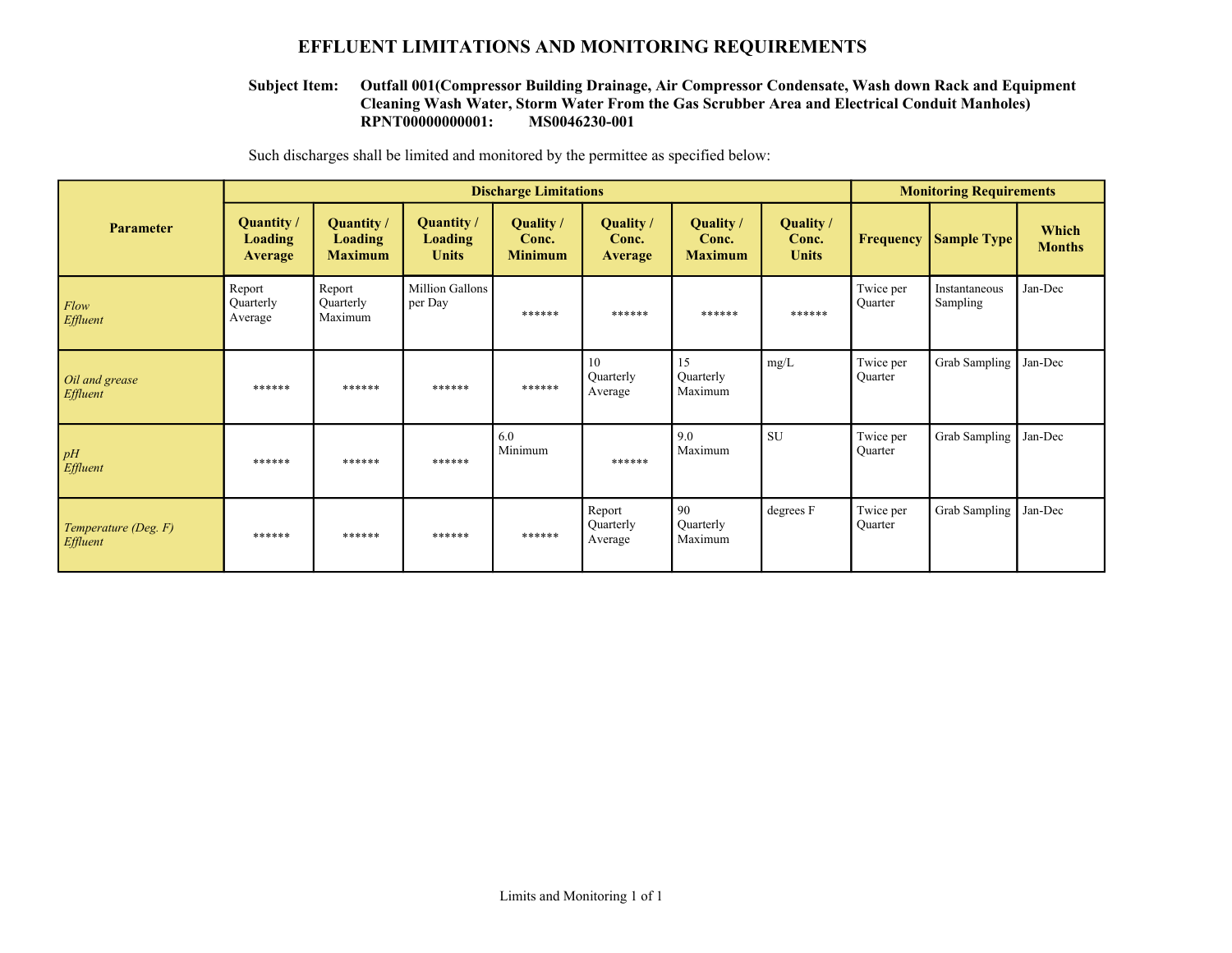Tennessee Gas Pipeline Company LLC, Bay St Louis Compressor Station Number 530 Facility Requirements Permit Number: MS0046230 Activity ID No.:PER20200001

#### **AI0000005973 Natural Gas Compressor Station:**

### **Limitation Requirements:**

| Condition |           |                                                                                                                                                                                                                                                                                                         |
|-----------|-----------|---------------------------------------------------------------------------------------------------------------------------------------------------------------------------------------------------------------------------------------------------------------------------------------------------------|
| No.       | Parameter | Condition                                                                                                                                                                                                                                                                                               |
| $L-1$     |           | There shall be no discharge of floating solids or visible foam in other than trace amounts. [11 Miss. Admin. Code Pt. 6, R.<br>2.2.A(2).                                                                                                                                                                |
| $L-2$     |           | The discharges shall not cause the occurrence of a visible sheen on the surface of the receiving waters. [11 Miss. Admin.<br>Code Pt. 6, R. 2.2. $A(2)$ .]                                                                                                                                              |
| $L-3$     |           | Samples taken in compliance with the monitoring requirements specified in this permit shall be taken at the nearest accessible<br>point after final treatment but prior to mixing with the receiving stream or as otherwise specified in this permit. [11 Miss.]<br>Admin. Code Pt. 6, R. 1.1.4.A(28).] |

## **Record-Keeping Requirements:**

| Condition<br>No. | Condition                                                                                                                                                                                                           |
|------------------|---------------------------------------------------------------------------------------------------------------------------------------------------------------------------------------------------------------------|
| $R-1$            | Recording of Results                                                                                                                                                                                                |
|                  | For each measurement or sample taken pursuant to the requirements of this permit, the permittee shall maintain records of all information obtained from such<br>monitoring including:                               |
|                  | (1) The exact place, date, and time of sampling;<br>(2) The dates the analyses were performed;<br>$(3)$ The person(s) who performed the analyses;<br>(4) The analytical techniques, procedures or methods used; and |

(5) The results of all required analyses. [11 Miss. Admin. Code Pt. 6, R. 1.1.4.A(29)(a).]

Page 1 of 20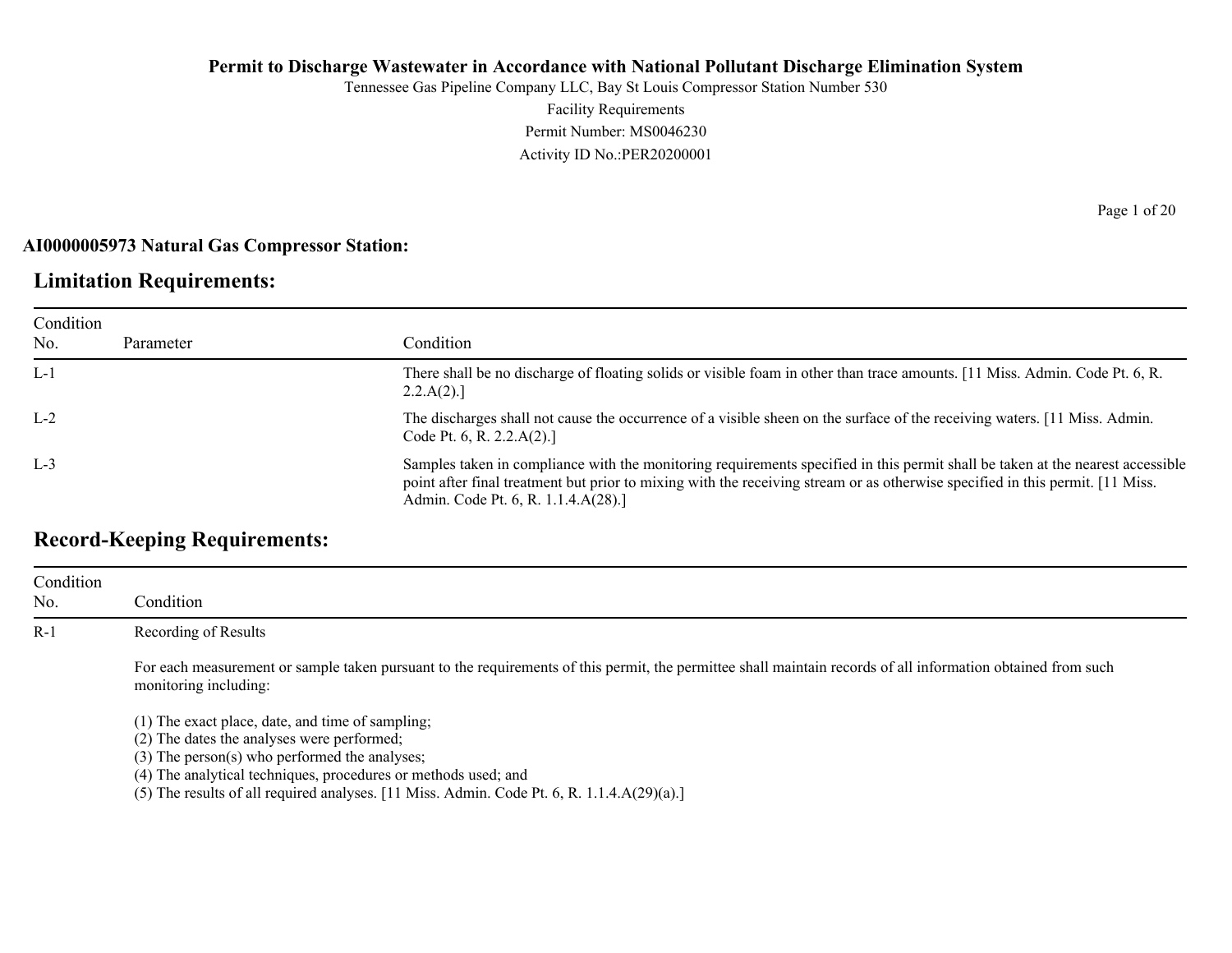Tennessee Gas Pipeline Company LLC, Bay St Louis Compressor Station Number 530 Facility Requirements Permit Number: MS0046230 Activity ID No.:PER20200001

#### **AI0000005973 Natural Gas Compressor Station:**

### **Submittal/Action Requirements:**

Condition No. Condition S-1 Reporting Monitoring results obtained during the previous reporting period shall be summarized and reported on a Discharge Monitoring Report (DMR). DMR data must be submitted submitted electronically using the MDEQ NetDMR system NO LATER THAT THE 28TH DAY OF THE MONTH FOLLOWING THE COMPLETED REPORTING PERIOD. DMRs and all other reports required herein, shall be signed in accordance with 11 Miss. Admin. Code Pt. 6, R. 1.1.4.A(15)(c)(1). of the Mississippi Wastewater Regulations. [11 Miss. Admin. Code Pt. 6, R. 1.1.4.A(15)c(1)., 40 CFR 122.21(1)(4)(i)] S-2 Reporting Requirements - Planned Changes The permittee shall give notice to the Permit Board as soon as possible of any planned physical alterations or additions, including but not limited to, a change of operation to the permitted facility. Notice is required in the circumstances that follow: (1) The alteration or addition to a permitted facility may meet one of the criteria for determining whether the facility is a new source in 40 CFR 122.29(b); or (2) The alteration or addition could significantly change the nature or increase the quantity of pollutants discharged. This notification applies to pollutants which are not subject to either effluent limitations in the permit or notification requirements under 40 CFR 122.42(a)(1). (3) The alteration or addition results in a significant change in the permittee's sludge use or disposal practices, and such alteration, addition, or change may justify the application of permit conditions that are different from or absent in the existing permit, including notification of additional use or disposal sites not reported during the permit application process or not reported pursuant to an approved land application plan; [11 Miss. Admin. Code Pt. 6, R. 1.1.4.A(15)(a).] S-3 Reporting Requirements - Anticipated Noncompliance

The permittee shall give advance notice to the Permit Board of any planned changes in the permitted facility or activity which may result in noncompliance with permit requirements. [11 Miss. Admin. Code Pt. 6, R. 1.1.4.A(29)(b).]

Page 2 of 20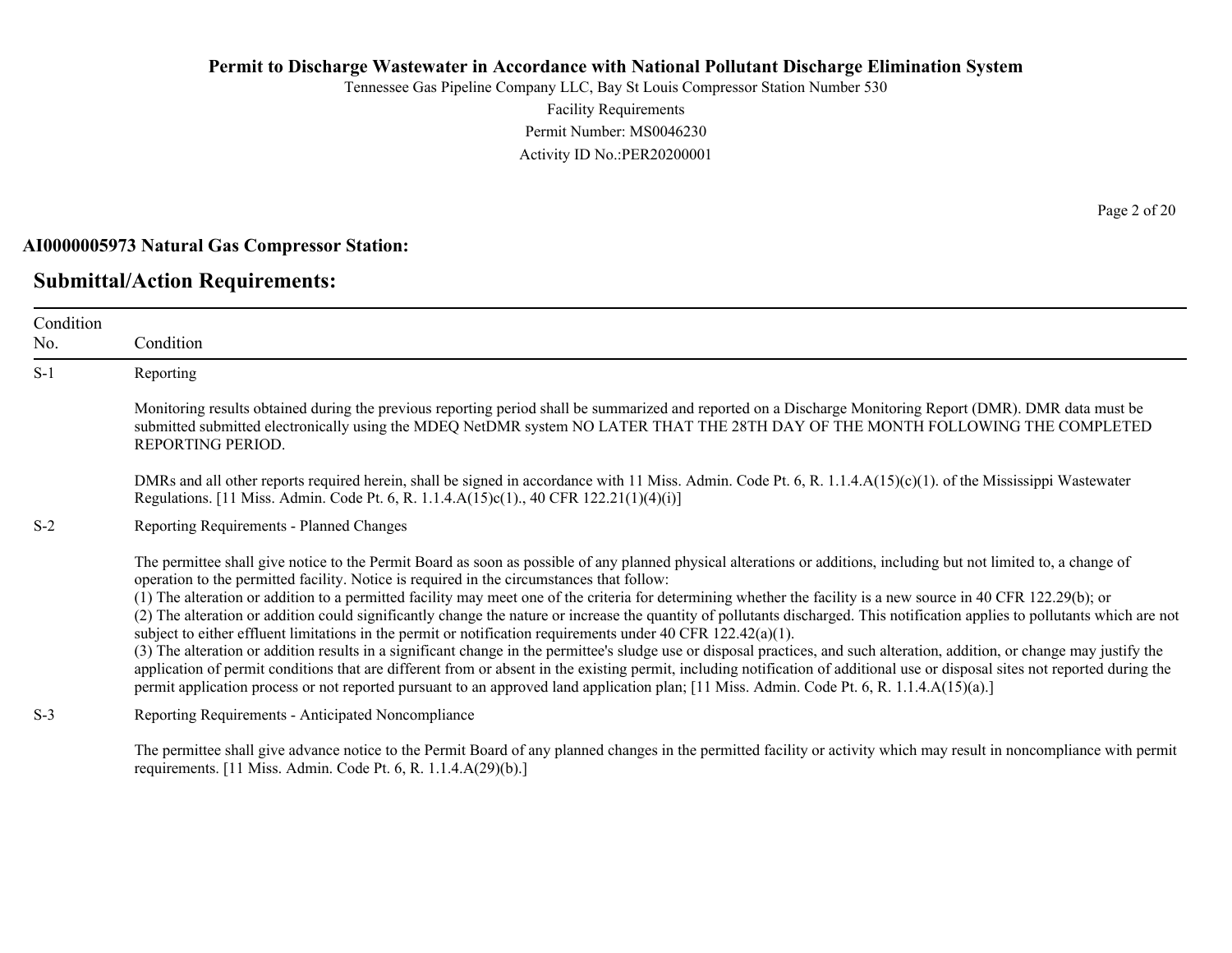Tennessee Gas Pipeline Company LLC, Bay St Louis Compressor Station Number 530 Facility Requirements Permit Number: MS0046230 Activity ID No.:PER20200001

#### **AI0000005973 Natural Gas Compressor Station:**

### **Submittal/Action Requirements:**

Condition No. Condition S-4 Noncompliance Notification - Twenty-Four Hour Reporting (1) The permittee shall report any noncompliance which may endanger health or the environment. Any information shall be provided orally within 24 hours from the time the permittee becomes aware of the circumstances. A written submission shall also be provided within 5 days of the time the permittee becomes aware of the circumstances. The written submission shall contain a description of the noncompliance and its cause; the period of noncompliance, including exact dates and times, and if the noncompliance has not been corrected, the anticipated time it is expected to continue; and steps taken or planned to reduce, eliminate, and/or prevent recurrence of the noncompliance. (2) The following shall be included as information which must be reported within 24 hours under this paragraph. (i) Any unanticipated bypass which exceeds any effluent limitation in the permit. (ii) Any upset which exceeds any effluent limitation in the permit. (iii) Violation of a maximum daily discharge limitation for any of the pollutants listed by the Permit Board in the permit to be reported within 24 hours. (iv) The Executive Director may waive the written report on a case-by-case basis for reports under paragraph (1) of this section if the oral report has been received within 24 hours. All reports required by this condition which are submitted after December 20, 2020, shall be submitted by the permittee electronically as instructed by MDEQ. [11 Miss. Admin. Code Pt. 6, R. 1.1.4.A(29)(e)., 40 CFR 122.41.(1)(6)] S-5 Noncompliance Notification - Other Noncompliance The permittee shall report all instances of noncompliance not reported under the twenty-four hour reporting requirements, at the time monitoring reports are submitted or within 30 days from the end of the month in which the noncompliance occurs. The reports shall contain the same information as is required under the twenty-four hour reporting requirements contained in this permit.

All reports required by this condition which are submitted after December 20, 2020, shall be submitted by the permittee electronically as instructed by MDEQ. [11 Miss.] Admin. Code Pt. 6, R. 1.1.4.A(29)(f)., 40 CFR 122.41.(1)(7)]

Page 3 of 20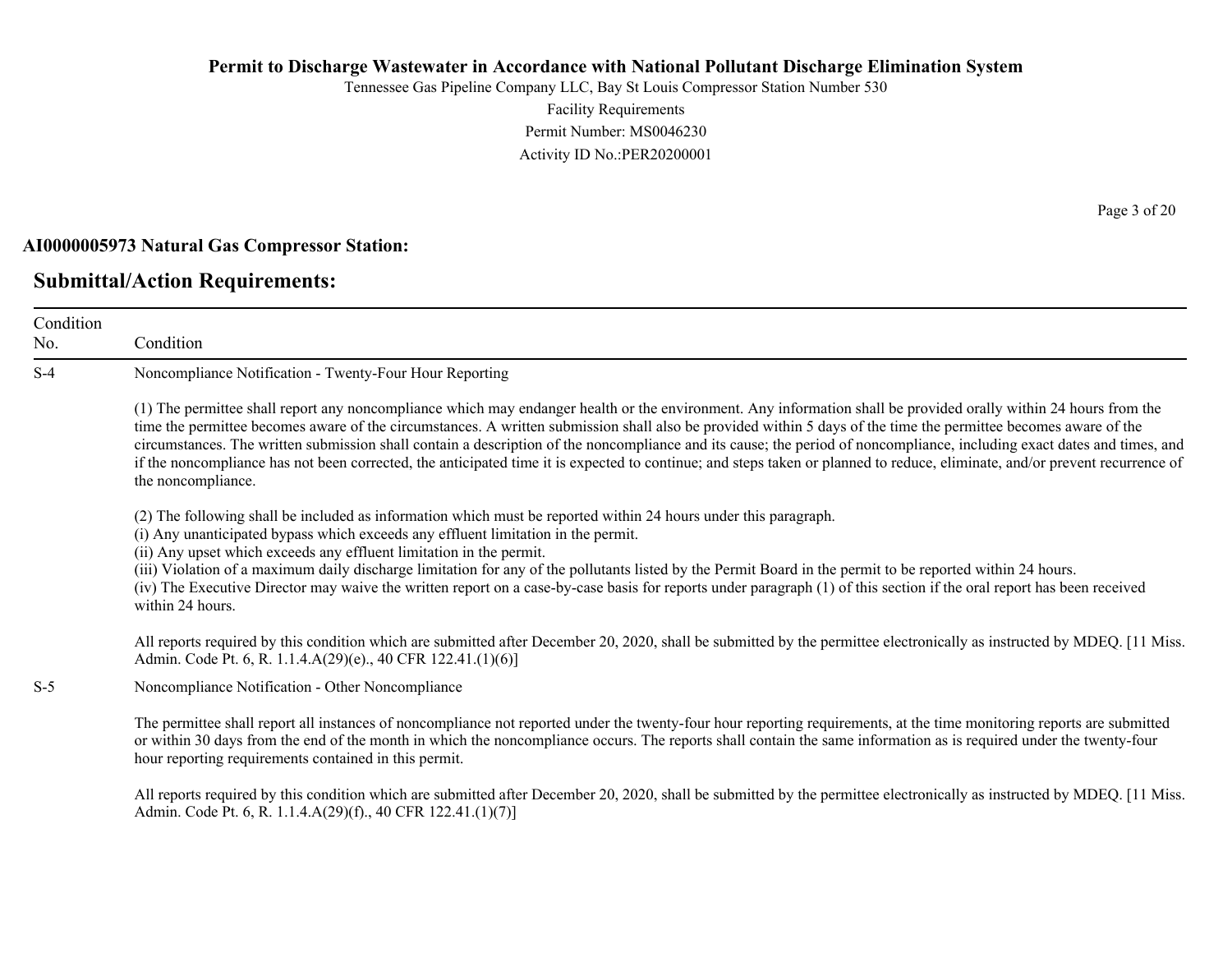Tennessee Gas Pipeline Company LLC, Bay St Louis Compressor Station Number 530 Facility Requirements Permit Number: MS0046230 Activity ID No.:PER20200001

#### **AI0000005973 Natural Gas Compressor Station:**

### **Submittal/Action Requirements:**

Condition No. Condition S-6 Noncompliance Notification - Other Information Where the permittee becomes aware that it failed to submit any relevant facts in a permit application, or submitted incorrect information in a permit application or in any report to the Permit Board, it shall promptly submit such facts or information. [11 Miss. Admin. Code Pt. 6, R. 1.1.4.A(29)(g).] S-7 Bypassing -Notice Anticipated bypass-If the permittee knows in advance of the need for a bypass, it shall submit prior notice, if possible at least ten days before the date of the bypass. Unanticipated bypass-The permittee shall submit notice of an unanticipated bypass as required by the twenty-four hour reporting requirements set forth in this permit. All reports required by this condition which are submitted after December 20, 2020, shall be submitted by the permittee electronically as instructed by MDEQ. [40 CFR  $122.41(m)(3)(i, ii)$ ]

S-8 Expiration of Permit

At least 180 days prior to the expiration date of this permit pursuant to the State law and regulation, the permittee who wishes to continue to operate under this permit shall submit an application to the Permit Board for reissuance. The Permit Board may grant permission to submit an application later than this, but no later than the expiration date of the permit. [11 Miss. Admin. Code Pt. 6, R. 1.1.5.B(1).]

Page 4 of 20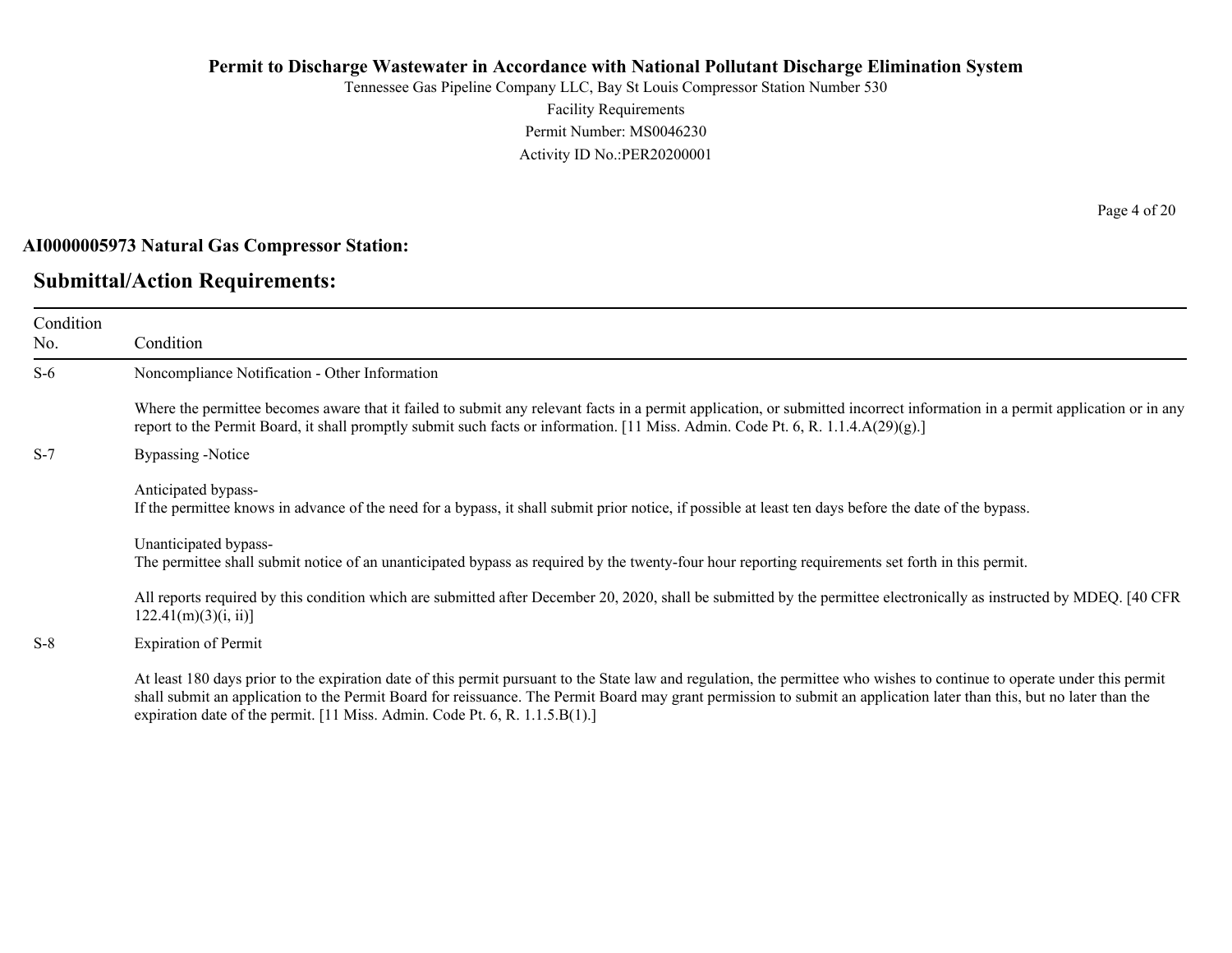Tennessee Gas Pipeline Company LLC, Bay St Louis Compressor Station Number 530 Facility Requirements Permit Number: MS0046230 Activity ID No.:PER20200001

#### **AI0000005973 Natural Gas Compressor Station:**

### **Submittal/Action Requirements:**

Condition No. Condition S-9 Requirements Regarding Cooling and Boiler Water Additives Notification shall be made to the permitting authority in writing not later than sixty (60) days prior to initiating the addition of any chemical product to the cooling water and/or boiler water which is subject to discharge, other than those previously approved and/or used. Such notification should include, but not be limited to: (1) Name and composition of the proposed additive, (2) Proposed discharge concentration, (3) Dosage addition rates, (4) Frequency of use, (5) EPA registration, if applicable, and (6) Aquatic species toxicological data.

Written approval must be received from the permitting authority prior to initiating use. [11 Miss. Admin. Code Pt. 6, R. 1.1.4.A(14).]

### **Narrative Requirements:**

### **Definitions:**

| Condition<br>No. | Condition                                                                                                                                                                         |
|------------------|-----------------------------------------------------------------------------------------------------------------------------------------------------------------------------------|
| $T-1$            | Definitions: General                                                                                                                                                              |
|                  | The permittee shall refer to 11 Miss. Admin. Code Pt. 6, R. 1.1.1.A for definitions of any permit term not specified in this permit. [11 Miss. Admin. Code Pt. 6, R.<br>1.1.1.A.] |

Page 5 of 20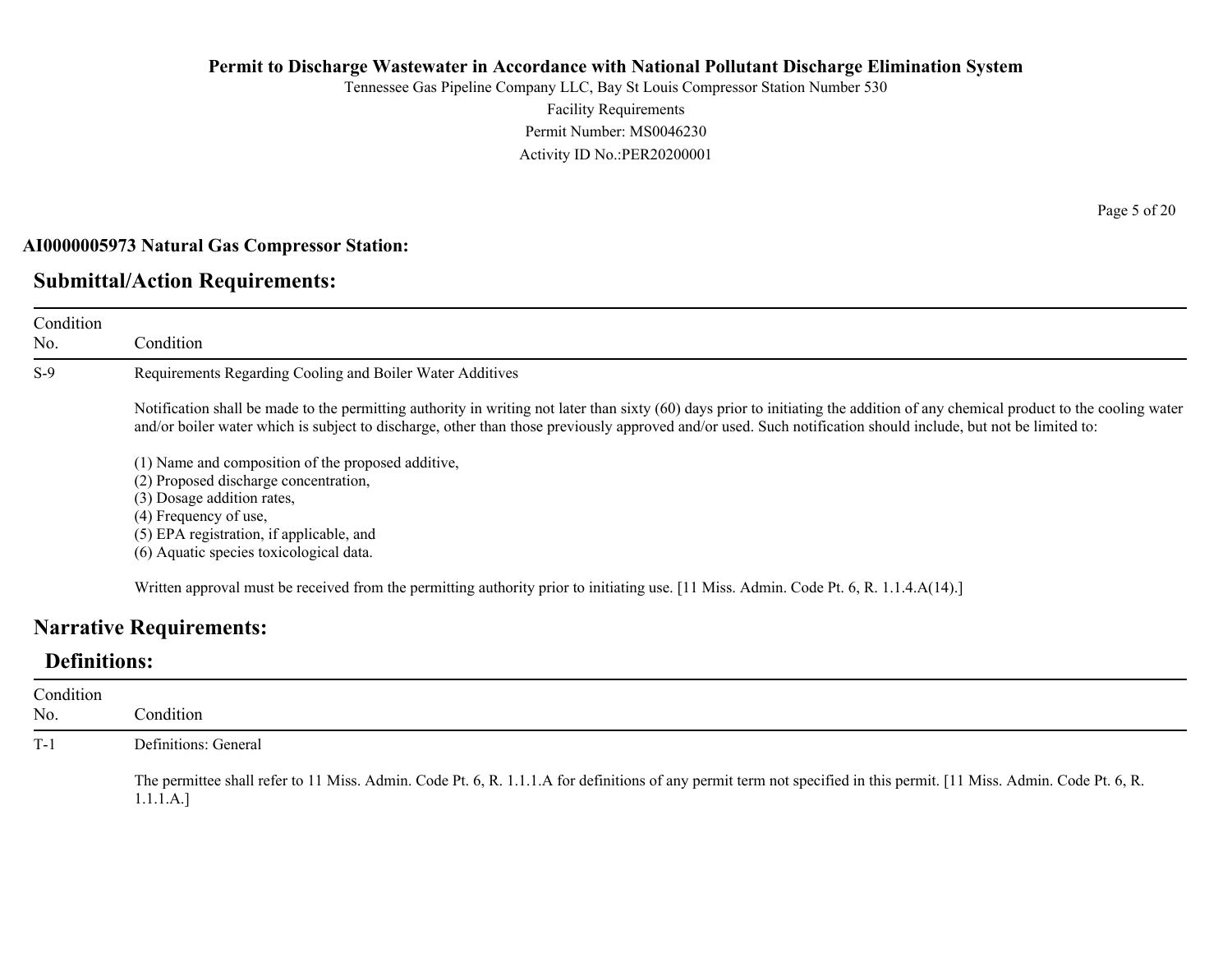Tennessee Gas Pipeline Company LLC, Bay St Louis Compressor Station Number 530 Facility Requirements Permit Number: MS0046230 Activity ID No.:PER20200001

#### **AI0000005973 Natural Gas Compressor Station:**

### **Narrative Requirements:**

| Condition<br>No. | Condition                                                                                                                                                                                                                                                                                                                                                                                                                                                                                                                                                                                   |
|------------------|---------------------------------------------------------------------------------------------------------------------------------------------------------------------------------------------------------------------------------------------------------------------------------------------------------------------------------------------------------------------------------------------------------------------------------------------------------------------------------------------------------------------------------------------------------------------------------------------|
| $T-2$            | Definitions: Monthly Average                                                                                                                                                                                                                                                                                                                                                                                                                                                                                                                                                                |
|                  | "Monthly Average" means the average of "daily discharges" over a calendar month, calculated as the sum of all "daily discharges" measured during a calendar month<br>divided by the number of "daily discharges" measured during the month. The monthly average for E coli bacteria is the geometric mean of "daily discharges" measured<br>during the calendar month. In computing the geometric mean for E coli bacteria, the value one (1) shall be substituted for sample results of zero. [11 Miss. Admin. Code<br>Pt. 6, R. 1.1.1. $A(44)$ .]                                         |
| $T-3$            | Definitions: Daily Discharge                                                                                                                                                                                                                                                                                                                                                                                                                                                                                                                                                                |
|                  | "Daily discharge" means the "discharge of a pollutant" measured during a calendar day or any 24-hour period that reasonably represents the calendar day for purposes of<br>sampling. For pollutants with limitations expressed in units of mass, the "daily discharge" is calculated as the total mass of the pollutant discharged over the day. For<br>pollutants with limitations expressed in other units of measurements, the "daily average" is calculated as the average measurement of the discharge of the pollutant over<br>the day. [11 Miss. Admin. Code Pt. 6, R. 1.1.1.A(15).] |
| $T-4$            | Definitions: Daily Maximum                                                                                                                                                                                                                                                                                                                                                                                                                                                                                                                                                                  |
| $T-5$            | "Daily maximum" means the highest "daily discharge" over a calendar month. [11 Miss. Admin. Code Pt. 6, R. 1.1.1.A(16).]<br>Definitions: Toxic Pollutants                                                                                                                                                                                                                                                                                                                                                                                                                                   |
|                  | "Toxic pollutants" means any pollutant listed as toxic under Section $307(a)(1)$ or, in the case of "sludge use or disposal practices", any pollutant identified in regulations<br>implementing Section 405(d) of the Clean Water Act. [11 Miss. Admin. Code Pt. 6, R. 1.1.1.A(71).]                                                                                                                                                                                                                                                                                                        |
| T-6              | Definitions: Hazardous Substances                                                                                                                                                                                                                                                                                                                                                                                                                                                                                                                                                           |
|                  | "Hazardous substances" are defined in 40 CFR 116.4. [40 CFR 116.4]                                                                                                                                                                                                                                                                                                                                                                                                                                                                                                                          |

Page 6 of 20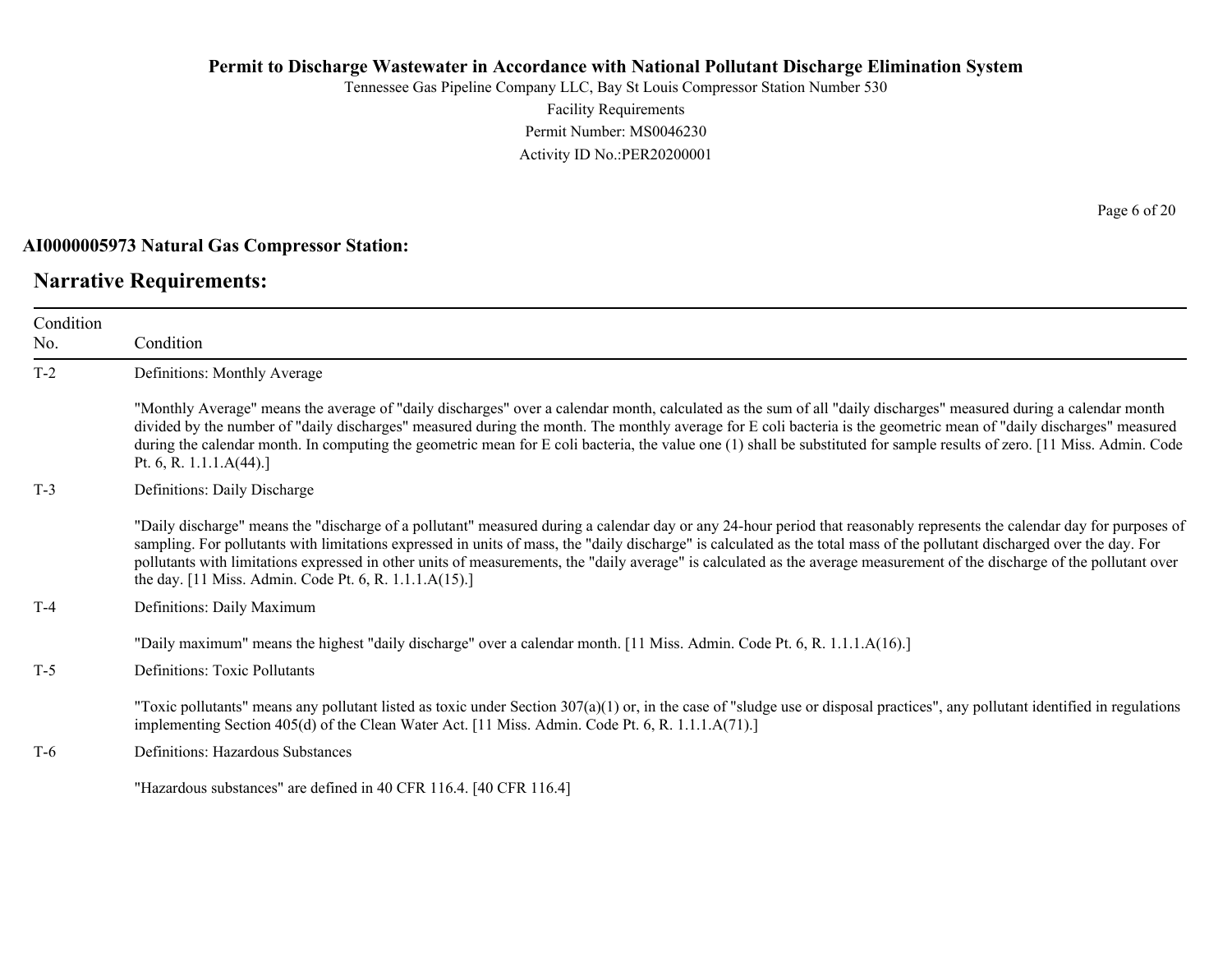Tennessee Gas Pipeline Company LLC, Bay St Louis Compressor Station Number 530 Facility Requirements Permit Number: MS0046230 Activity ID No.:PER20200001

#### **AI0000005973 Natural Gas Compressor Station:**

### **Narrative Requirements:**

Page 7 of 20

| Condition |                                                                                                                                                                                                                                                                                                                                                                                                                                                                                                                                                                                                                                                              |
|-----------|--------------------------------------------------------------------------------------------------------------------------------------------------------------------------------------------------------------------------------------------------------------------------------------------------------------------------------------------------------------------------------------------------------------------------------------------------------------------------------------------------------------------------------------------------------------------------------------------------------------------------------------------------------------|
| No.       | Condition                                                                                                                                                                                                                                                                                                                                                                                                                                                                                                                                                                                                                                                    |
| $T-7$     | Definitions: Quarterly Average                                                                                                                                                                                                                                                                                                                                                                                                                                                                                                                                                                                                                               |
|           | "Quarterly Average" means the average of "daily discharges" over a three month period, calculated as the sum of all "daily discharges" measured during the quarter<br>divided by the number of "daily discharges" measured during the quarter. The quarterly average for E coli bacteria is the geometric mean of "daily discharges" measured<br>during the quarter. In computing the geometric mean for E coli bacteria, the value one (1) shall be substituted for sample results of zero. [11 Miss. Admin. Code Pt. 6, R.<br>1.1.1.A(61).                                                                                                                 |
| $T-8$     | Definitions: Weekly Average                                                                                                                                                                                                                                                                                                                                                                                                                                                                                                                                                                                                                                  |
|           | "Weekly average" means the average of "daily discharges" over a calendar week, calculated as the sum of all "daily discharges" measured during a calendar week<br>divided by the number of "daily discharges" measured during that week. The weekly average for E coli bacteria is the geometric mean of all "daily discharges" measured<br>in a calendar week. In computing the geometric mean for E coli bacteria, one (1) shall be substituted for sample results of zero. For self-monitoring purposes, the value<br>to be reported is the single highest weekly average computed during a calendar month. [11 Miss. Admin. Code Pt. 6, R. 1.1.1.A(86).] |
| $T-9$     | Definitions: Quarterly Maximum                                                                                                                                                                                                                                                                                                                                                                                                                                                                                                                                                                                                                               |
|           | "Quarterly Maximum" means the highest "daily discharge" measured over a three-month period. [11 Miss. Admin. Code Pt. 6, R.1.1.1.A(62).]                                                                                                                                                                                                                                                                                                                                                                                                                                                                                                                     |
| $T-10$    | Definitions: Maximum Monthly Average                                                                                                                                                                                                                                                                                                                                                                                                                                                                                                                                                                                                                         |
|           | Maximum Monthly Average means the highest "monthly average" over a monitoring period. [40 CFR 122]                                                                                                                                                                                                                                                                                                                                                                                                                                                                                                                                                           |
| $T-11$    | Definitions: Yearly Average                                                                                                                                                                                                                                                                                                                                                                                                                                                                                                                                                                                                                                  |
|           | "Yearly Average" means the average of "daily discharges" over a calendar year, calculated as the sum of all "daily discharges" measured during the calendar year divided<br>by the number of "daily discharges" measured during the calendar year. The yearly average for E coli bacteria is the geometric mean of "daily discharges" during the<br>calendar year. In computing the geometric mean for E coli bacteria, the value one (1) shall be substituted for sample results of zero. [11 Miss. Admin. Code Pt. 6,<br>R.1.1.1.A(87).                                                                                                                    |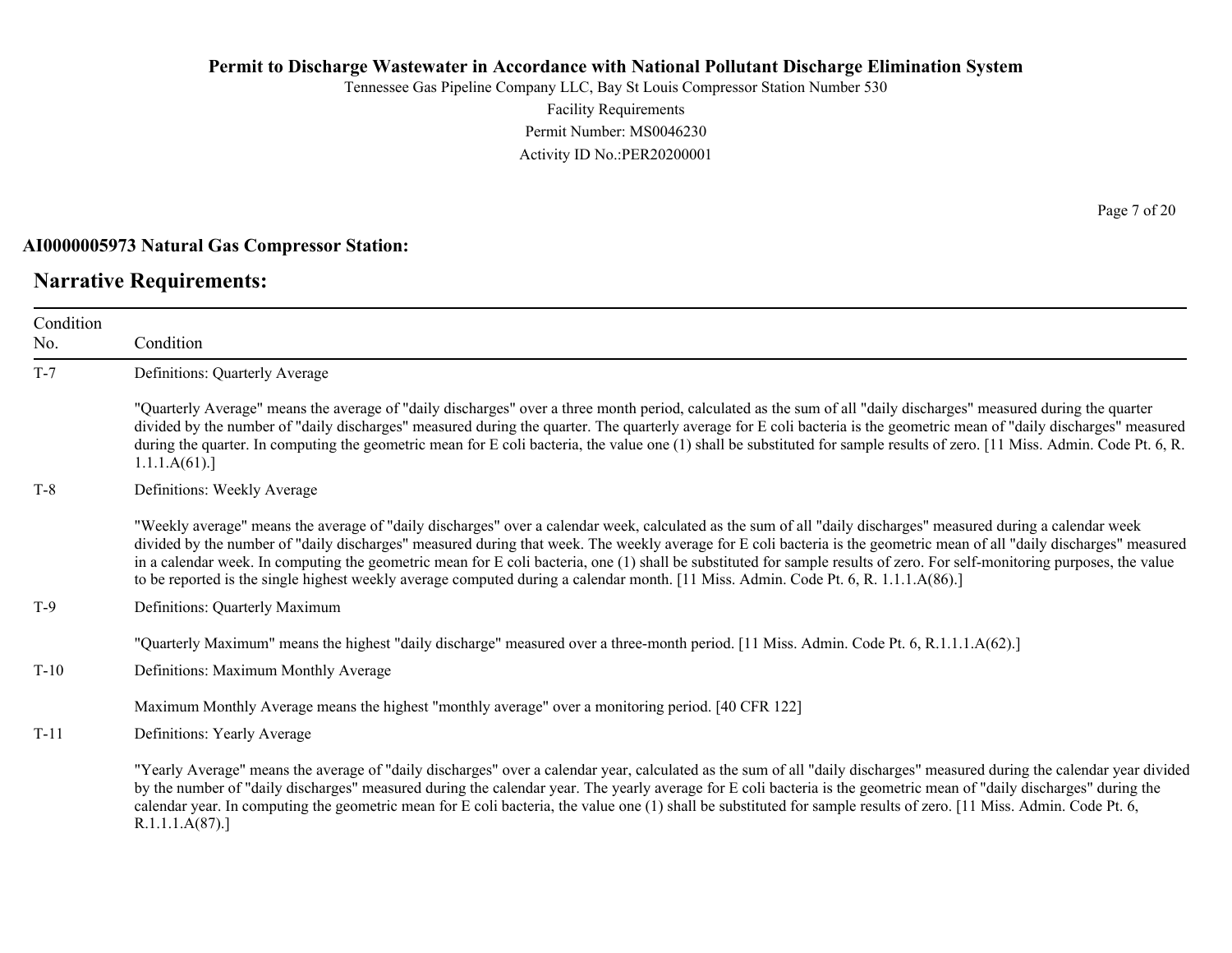Tennessee Gas Pipeline Company LLC, Bay St Louis Compressor Station Number 530 Facility Requirements Permit Number: MS0046230 Activity ID No.:PER20200001

#### **AI0000005973 Natural Gas Compressor Station:**

### **Narrative Requirements:**

Page 8 of 20

| Condition<br>No. | Condition                                                                                                                                                                                                                                                                                                                                                                                                                                                                                                                                                                                                                                                                                                                                                                                                                                                                                                                                                                      |
|------------------|--------------------------------------------------------------------------------------------------------------------------------------------------------------------------------------------------------------------------------------------------------------------------------------------------------------------------------------------------------------------------------------------------------------------------------------------------------------------------------------------------------------------------------------------------------------------------------------------------------------------------------------------------------------------------------------------------------------------------------------------------------------------------------------------------------------------------------------------------------------------------------------------------------------------------------------------------------------------------------|
| $T-12$           | Definitions: Yearly Maximum                                                                                                                                                                                                                                                                                                                                                                                                                                                                                                                                                                                                                                                                                                                                                                                                                                                                                                                                                    |
|                  | "Yearly Maximum" means the highest "daily discharge" measured over a calendar year. [11 Miss. Admin. Code Pt. 6, R. 1.1.1.A(88).]                                                                                                                                                                                                                                                                                                                                                                                                                                                                                                                                                                                                                                                                                                                                                                                                                                              |
| $T-13$           | Definitions:"Submitted" means the document is postmarked on or before the applicable deadline, except as otherwise specified. [11 Miss. Admin. Code Pt. 6, R. 1.1.1.A<br>(67).]                                                                                                                                                                                                                                                                                                                                                                                                                                                                                                                                                                                                                                                                                                                                                                                                |
| Condition<br>No. | Condition                                                                                                                                                                                                                                                                                                                                                                                                                                                                                                                                                                                                                                                                                                                                                                                                                                                                                                                                                                      |
| $T-14$           | The permittee shall achieve compliance with the effluent limitations specified for discharge in accordance with the following schedule: Upon Permit Issuance. [11 Miss.]<br>Admin. Code Pt. 6, R. 1.1.4.A(9).)]                                                                                                                                                                                                                                                                                                                                                                                                                                                                                                                                                                                                                                                                                                                                                                |
| $T-15$           | Within 14 days after either an interim or final date of compliance specified by this permit, the permittee shall provide the Permit Board with written notice of his<br>compliance or noncompliance with the requirements or conditions specified to be completed by that date. [11 Miss. Admin. Code Pt. 6, R. 1.1.4.A(10).]                                                                                                                                                                                                                                                                                                                                                                                                                                                                                                                                                                                                                                                  |
| $T-16$           | Representative Sampling                                                                                                                                                                                                                                                                                                                                                                                                                                                                                                                                                                                                                                                                                                                                                                                                                                                                                                                                                        |
|                  | Samples and measurements taken as required herein shall be representative of the volume and nature of the monitored wastewater. [11 Miss. Admin. Code Pt. 6, R.<br>1.1.4.A(28)(e).                                                                                                                                                                                                                                                                                                                                                                                                                                                                                                                                                                                                                                                                                                                                                                                             |
| $T-17$           | Reporting                                                                                                                                                                                                                                                                                                                                                                                                                                                                                                                                                                                                                                                                                                                                                                                                                                                                                                                                                                      |
|                  | If the results for a given sample analysis are such that any parameter (other than E coli) is not detected at or above the minimum level for the test method used, a value<br>of zero will be used for that sample in calculating an arithmetic mean value for the parameter. If the resulting calculated arithmetic mean value for that reporting period<br>is zero, the permittee shall report "NODI = B" on the DMR. For E coli, a value of 1.0 shall be used in calculating the geometric mean. If the resulting E coli mean value<br>is 1.0, the permittee shall report "NODI = B" on the DMR. For each quantitative sample value that is not detectable, the test method used and the minimum level for that<br>method for that parameter shall be attached to and submitted with the DMR. The permittee shall then be considered in compliance with the appropriate effluent<br>limitation and/or reporting requirement. [11 Miss. Admin. Code Pt. 6, Ch. 1, Subch. 2.] |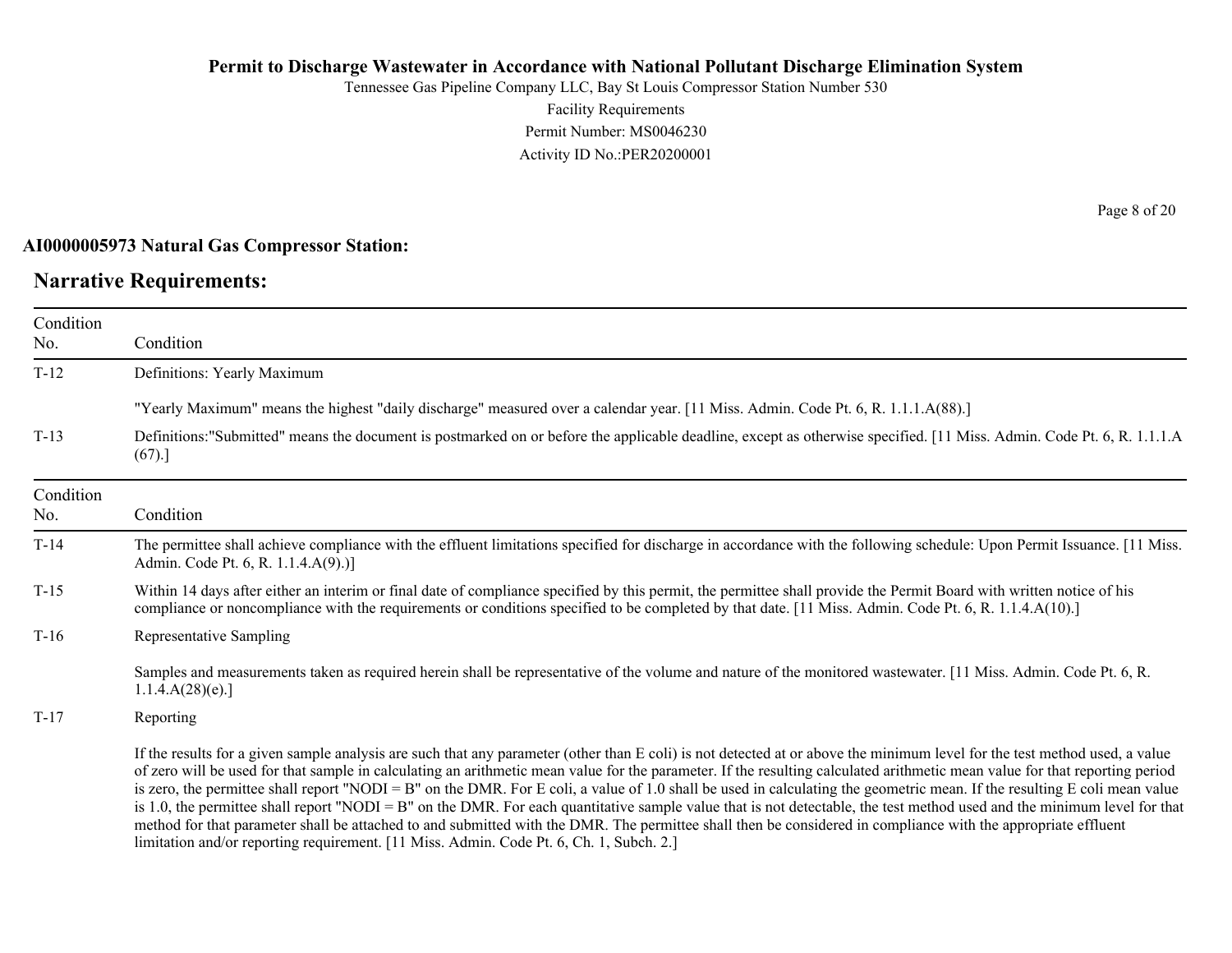Tennessee Gas Pipeline Company LLC, Bay St Louis Compressor Station Number 530 Facility Requirements Permit Number: MS0046230 Activity ID No.:PER20200001

#### **AI0000005973 Natural Gas Compressor Station:**

### **Narrative Requirements:**

Condition No. Condition T-18 Reporting If the permittee monitors any pollutant as prescribed in the permit more frequently than required by the permit using test procedures approved under 40 CFR Part 136 or, in the case of sludge use or disposal, approved under 40 CFR Part 136 unless otherwise specified in 40 CFR Part 503, or as specified in the permit, the results of this monitoring shall be included in the calculation and reporting of the data submitted in the DMR or sludge reporting form specified by the Permit Board. [11 Miss. Admin. Code Pt. 6, R. 1.1.4.A(15)(c)(2).] T-19 Reporting Calculations for all limitations which require averaging of measurements shall utilize an arithmetic mean unless otherwise specified by the Permit Board in the permit. [11 Miss. Admin. Code Pt. 6, R. 1.1.4.A(15)(c)(3).] T-20 Test Procedures Test procedures for the analysis of pollutants shall include those set forth in 40 CFR 136 or alternative procedures approved and/or promulgated by EPA. [11 Miss. Admin. Code Pt. 6, R. 1.1.4.A(30).] T-21 Records Retention All records and results of monitoring activities required by this permit, including calibration and maintenance records, shall be retained by the permittee for a minimum of three (3) years, unless otherwise required or extended by the Permit Board, copies of which shall be furnished to the Department upon request. [11 Miss. Admin. Code Pt. 6, R. 1.1.4.A(29)(a).] T-22 Falsifying Reports Any permittee who falsifies, tampers with, or knowingly renders inaccurate any monitoring device or method required by the Permit Board to be maintained as a condition in a permit, or who alters or falsifies the results obtained by such devices or methods and/or any written report required by or in response to a permit condition, shall be deemed to have violated a permit condition and shall be subject to the penalties provided for a violation of a permit condition pursuant to Section 49-17-43 of

the Code. [11 Miss. Admin. Code Pt. 6, R. 1.1.4.A(29)(d).]

Page 9 of 20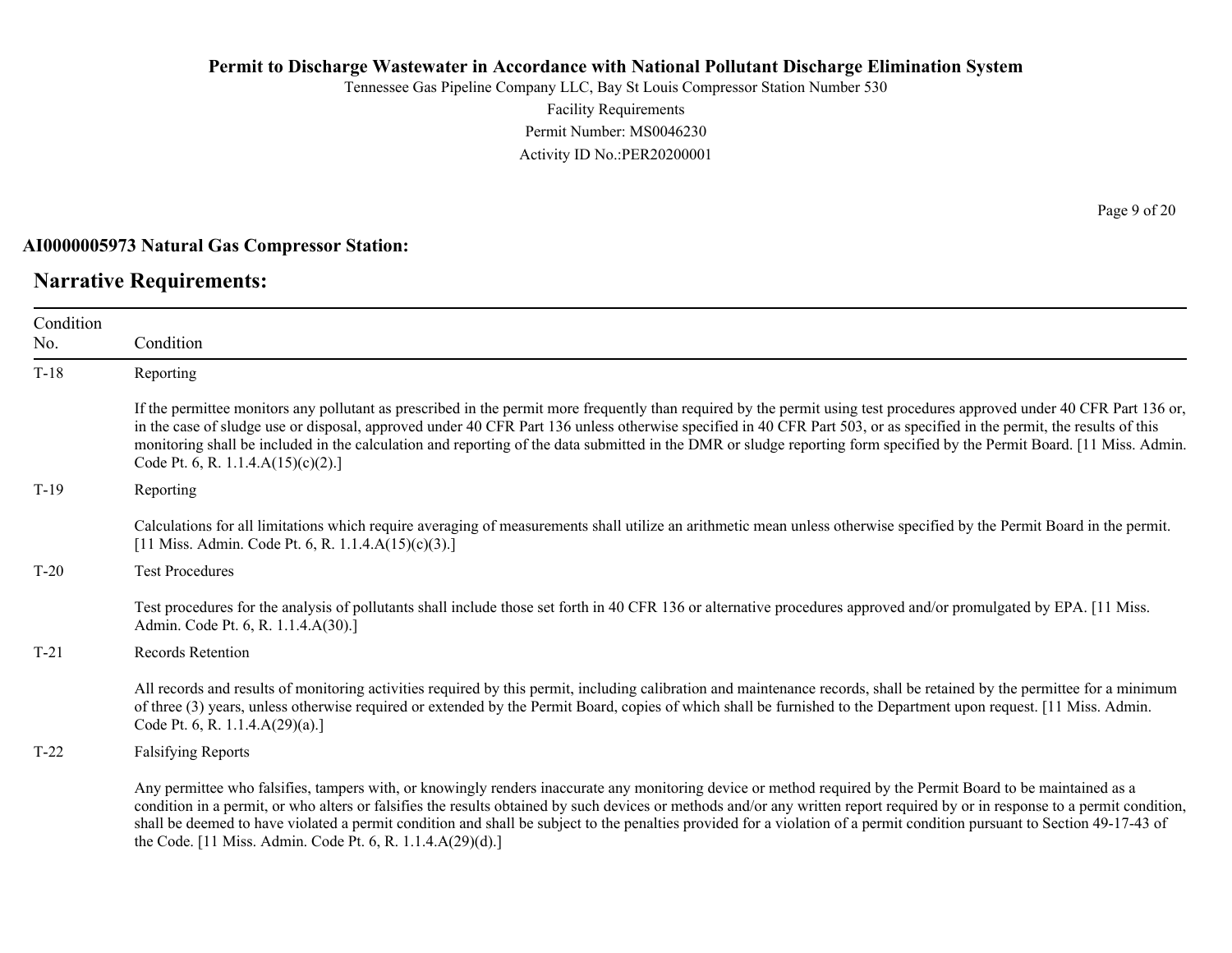Tennessee Gas Pipeline Company LLC, Bay St Louis Compressor Station Number 530 Facility Requirements Permit Number: MS0046230 Activity ID No.:PER20200001

#### **AI0000005973 Natural Gas Compressor Station:**

### **Narrative Requirements:**

Page 10 of 20

| Condition |                                                                                                                                                                                                                                                                                                                                                                                                                                                                                                                                                                                                                                                                                                                                                                                                                                                                                                                           |
|-----------|---------------------------------------------------------------------------------------------------------------------------------------------------------------------------------------------------------------------------------------------------------------------------------------------------------------------------------------------------------------------------------------------------------------------------------------------------------------------------------------------------------------------------------------------------------------------------------------------------------------------------------------------------------------------------------------------------------------------------------------------------------------------------------------------------------------------------------------------------------------------------------------------------------------------------|
| No.       | Condition                                                                                                                                                                                                                                                                                                                                                                                                                                                                                                                                                                                                                                                                                                                                                                                                                                                                                                                 |
| $T-23$    | Facility Expansion and/or Modification                                                                                                                                                                                                                                                                                                                                                                                                                                                                                                                                                                                                                                                                                                                                                                                                                                                                                    |
|           | Any facility expansion, production increases, process modifications, changes in discharge volume or location or other changes in operations or conditions of the<br>permittee which may result in a new or increased discharge of waste, shall be reported to the Permit Board by submission of a new application for a permit pursuant to<br>11 Miss. Admin. Code Pt. 6, R. 1.1.2.A.of the Mississippi Wastewater Regulations, or if the discharge does not violate effluent limitations specified in the permit, by<br>submitting to the Permit Board a notice of a new or increased discharge. [11 Miss. Admin. Code Pt. 6, R. 1.1.2.A.]                                                                                                                                                                                                                                                                               |
| $T-24$    | Duty to Comply                                                                                                                                                                                                                                                                                                                                                                                                                                                                                                                                                                                                                                                                                                                                                                                                                                                                                                            |
|           | The permittee must comply with all conditions of this permit. Any permit noncompliance constitutes a violation of the Clean Water Act and is grounds for enforcement<br>action; for permit termination, revocation and reissuance, or modification; or denial of a permit renewal application. [11 Miss. Admin. Code Pt. 6, R. 1.1.4.A(2).]                                                                                                                                                                                                                                                                                                                                                                                                                                                                                                                                                                               |
| $T-25$    | Proper Operation, Maintenance and Replacement                                                                                                                                                                                                                                                                                                                                                                                                                                                                                                                                                                                                                                                                                                                                                                                                                                                                             |
|           | The permittee shall at all times properly operate, maintain, and when necessary, promptly replace all facilities and systems of collection, treatment and control (and<br>related appurtenances) which are installed or used by the permittee to achieve compliance with the conditions of this permit. Proper operation and maintenance includes<br>adequate laboratory controls and appropriate quality assurance procedures. Proper replacement includes maintaining an adequate inventory of replacement equipment<br>and parts for prompt replacement when necessary to maintain continuous collection and treatment of wastewater. This provision requires the operation of back-up or<br>auxiliary facilities or similar systems that are installed by a permittee only when the operation is necessary to achieve compliance with the conditions of the permit. [11]<br>Miss. Admin. Code Pt. 6, R. 1.1.4.A(18).] |
| $T-26$    | Duty to Mitigate                                                                                                                                                                                                                                                                                                                                                                                                                                                                                                                                                                                                                                                                                                                                                                                                                                                                                                          |
|           | The permittee shall take all reasonable steps to minimize or prevent any discharge or sludge use or disposal in violation of the permit that has a reasonable likelihood of<br>adversely affecting human health or the environment. [11 Miss. Admin. Code Pt. 6, R. 1.1.4.A(19).)]                                                                                                                                                                                                                                                                                                                                                                                                                                                                                                                                                                                                                                        |
| $T-27$    | <b>Bypassing</b>                                                                                                                                                                                                                                                                                                                                                                                                                                                                                                                                                                                                                                                                                                                                                                                                                                                                                                          |
|           | The permittee shall comply with the terms and conditions regarding bypass found in 40 CFR 122.41(m). [40 CFR 122.41(m)]                                                                                                                                                                                                                                                                                                                                                                                                                                                                                                                                                                                                                                                                                                                                                                                                   |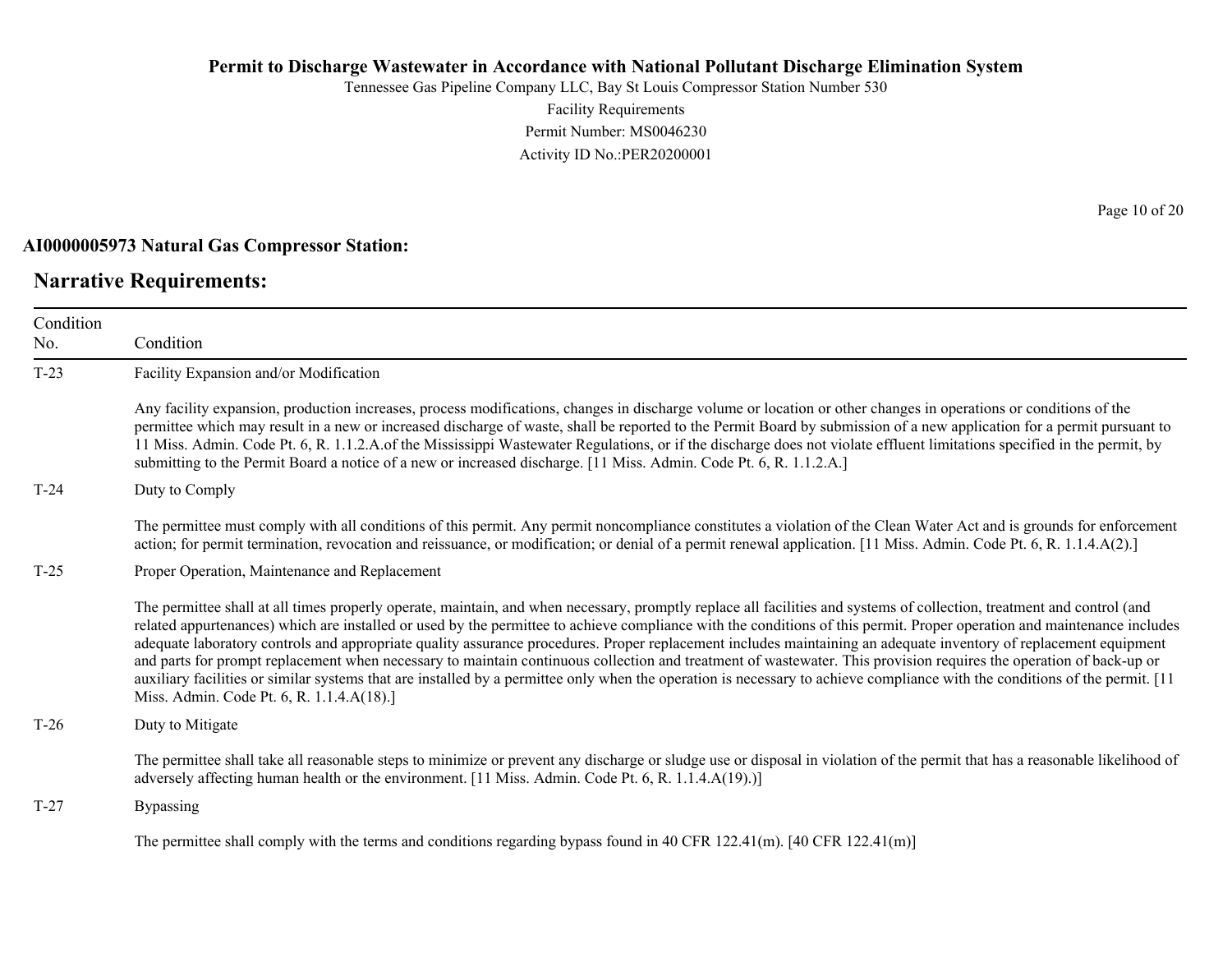Tennessee Gas Pipeline Company LLC, Bay St Louis Compressor Station Number 530 Facility Requirements Permit Number: MS0046230 Activity ID No.:PER20200001

#### **AI0000005973 Natural Gas Compressor Station:**

### **Narrative Requirements:**

Condition No.

Condition T-28 Bypassing - Definitions "Bypass" means the intentional diversion of waste streams from any portion of a treatment facility. "Severe property damage" means substantial physical damage to property, damage to the treatment facilities which causes them to become inoperable, or substantial and permanent loss of natural resources which can reasonably be expected to occur in the absence of a bypass. Severe property damage does not mean economic loss caused by delays in production. [40 CFR 122.41(m)] T-29 Bypassing - Bypass not exceeding limitations The permittee may allow any bypass to occur which does not cause effluent limitations to be exceeded, but only if it also is for essential maintenance to assure efficient operation. These bypasses are not subject to the notice and prohibition provisions of the bypass requirements in this permit. [40 CFR 122.41(m)] T-30 Bypassing- Prohibition of Bypass (1) Bypass is prohibited, and the Commission may take enforcement action against a permittee unless:

(i) Bypass was unavoidable to prevent loss of life, personal injury, or sever property damage.

(ii) There was no feasible alternatives to the bypass, such as the use of auxiliary treatment facilities, retention of untreated wastes, or maintenance during normal periods of equipment downtime. This condition is not satisfied if adequate back-up equipment should have been installed in the exercise of reasonable engineering judgement to prevent a bypass which occurred during normal periods of equipment downtime or preventative maintenance; and

(iii) The permittee submitted notices as required under the Twenty-Four Hour reporting requirements set forth in this permit.

(2) The Commission may approve an anticipated bypass, after considering its adverse affects, if the Commission determines that it will meet the three conditions listed above in paragraph (1) of this permit condition. [40 CFR 122.41(m)]

T-31 Upsets

The permittee shall meet the conditions of 40 CFR 122.41(n) regarding "Upsets" and as in the upset requirements of this permit. [11 Miss. Admin. Code Pt. 6, R. 1.1.4.A (27).]

Page 11 of 20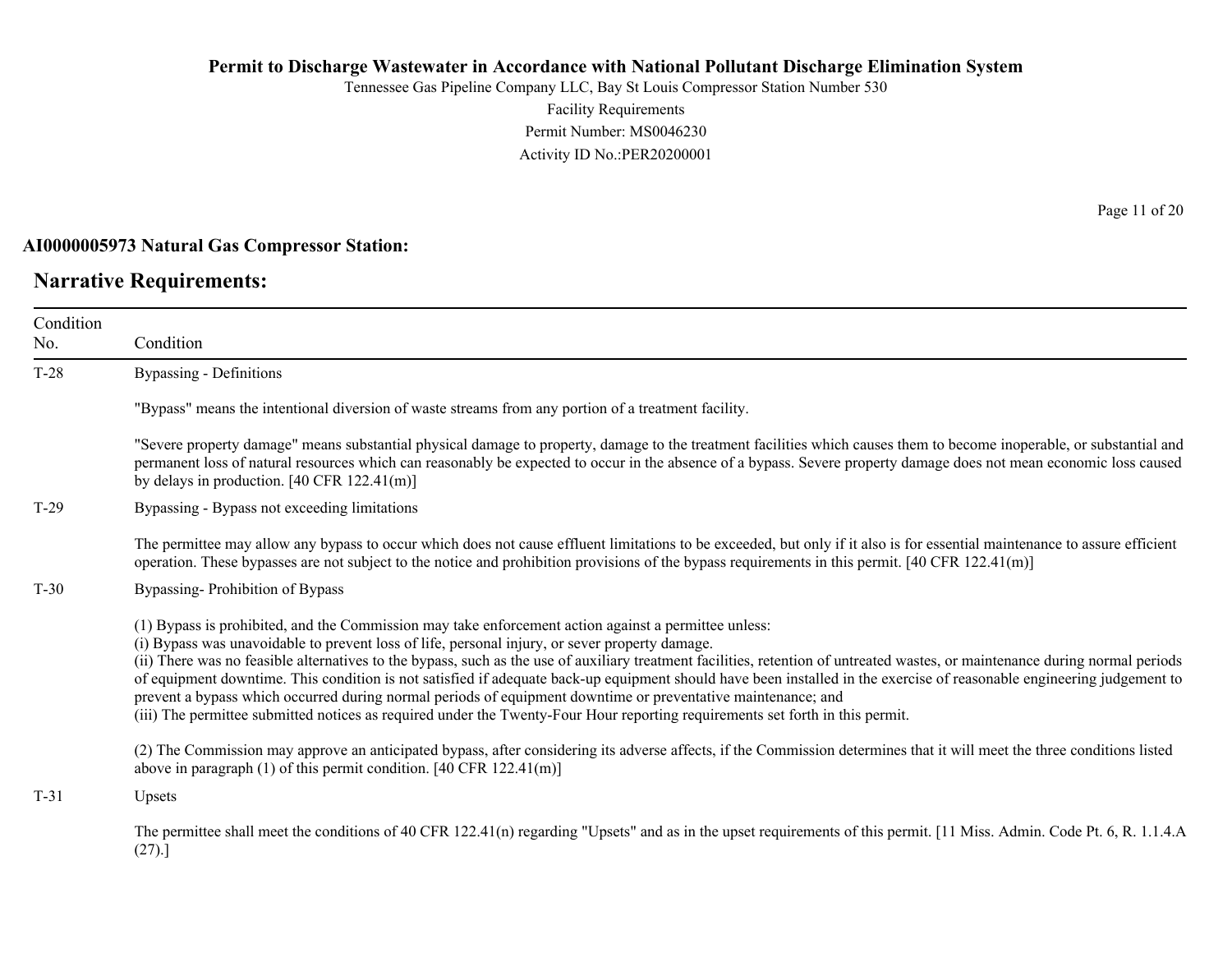Tennessee Gas Pipeline Company LLC, Bay St Louis Compressor Station Number 530 Facility Requirements Permit Number: MS0046230 Activity ID No.:PER20200001

#### **AI0000005973 Natural Gas Compressor Station:**

### **Narrative Requirements:**

Page 12 of 20

| Condition |                                                                                                                                                                                                                                                                                                                                                                                                                                                                                                                       |
|-----------|-----------------------------------------------------------------------------------------------------------------------------------------------------------------------------------------------------------------------------------------------------------------------------------------------------------------------------------------------------------------------------------------------------------------------------------------------------------------------------------------------------------------------|
| No.       | Condition                                                                                                                                                                                                                                                                                                                                                                                                                                                                                                             |
| $T-32$    | <b>Upsets-Definition</b>                                                                                                                                                                                                                                                                                                                                                                                                                                                                                              |
|           | "Upset" means an exceptional incident in which there is unintentional and temporary noncompliance with technology based permit effluent limitations because of<br>factors beyond the reasonable control of the permittee. An upset does not include noncompliance to the extent caused by operational error, improperly designed<br>treatment facilities, inadequate treatment facilities, lack of preventive maintenance, or careless or improper operation. [11 Miss. Admin. Code Pt. 6, R. 1.1.4.A(27).]           |
| $T-33$    | Upsets - Effect of an Upset                                                                                                                                                                                                                                                                                                                                                                                                                                                                                           |
|           | An upset constitutes an affirmative defense to an action brought for noncompliance with such technology based permit effluent limitations if the "conditions necessary<br>for demonstration of upset" requirements of this permit are met. Any determination made during administrative review of claims that noncompliance was caused by<br>upset, and before an action for noncompliance, shall not constitute final administrative action subject to judicial review. [11 Miss. Admin. Code Pt. 6, R.1.1.4.A(27).] |
| $T-34$    | Upsets - Conditions necessary for demonstration of upset                                                                                                                                                                                                                                                                                                                                                                                                                                                              |
|           | A permittee who wishes to establish the affirmative defense of upset shall demonstrate, through properly signed contemporaneous operating logs, or other relevant<br>evidence that:                                                                                                                                                                                                                                                                                                                                   |
|           | $(1)$ An upset occurred and that the permittee can identify the cause(s) of the upset;<br>(2) The permitted facility was at the time being properly operated;<br>(3) The permittee submitted notice of the upset as required in 40 CFR $122.41(L)(6)(ii)(B)(24-hour notice of noncompliance)$ ; and<br>(4) The permittee complied with any remedial measures required under 40 CFR 122.41(d) (Duty to Mitigate). [11 Miss. Admin. Code Pt. 6, R.1.1.4.A(27).]                                                         |
| $T-35$    | Upsets - Burden of proof                                                                                                                                                                                                                                                                                                                                                                                                                                                                                              |
|           | In any enforcement proceeding the permittee seeking to establish the occurrence of an upset has the burden of proof. [11 Miss. Admin. Code Pt. 6, R. 1.1.4.A(27).]                                                                                                                                                                                                                                                                                                                                                    |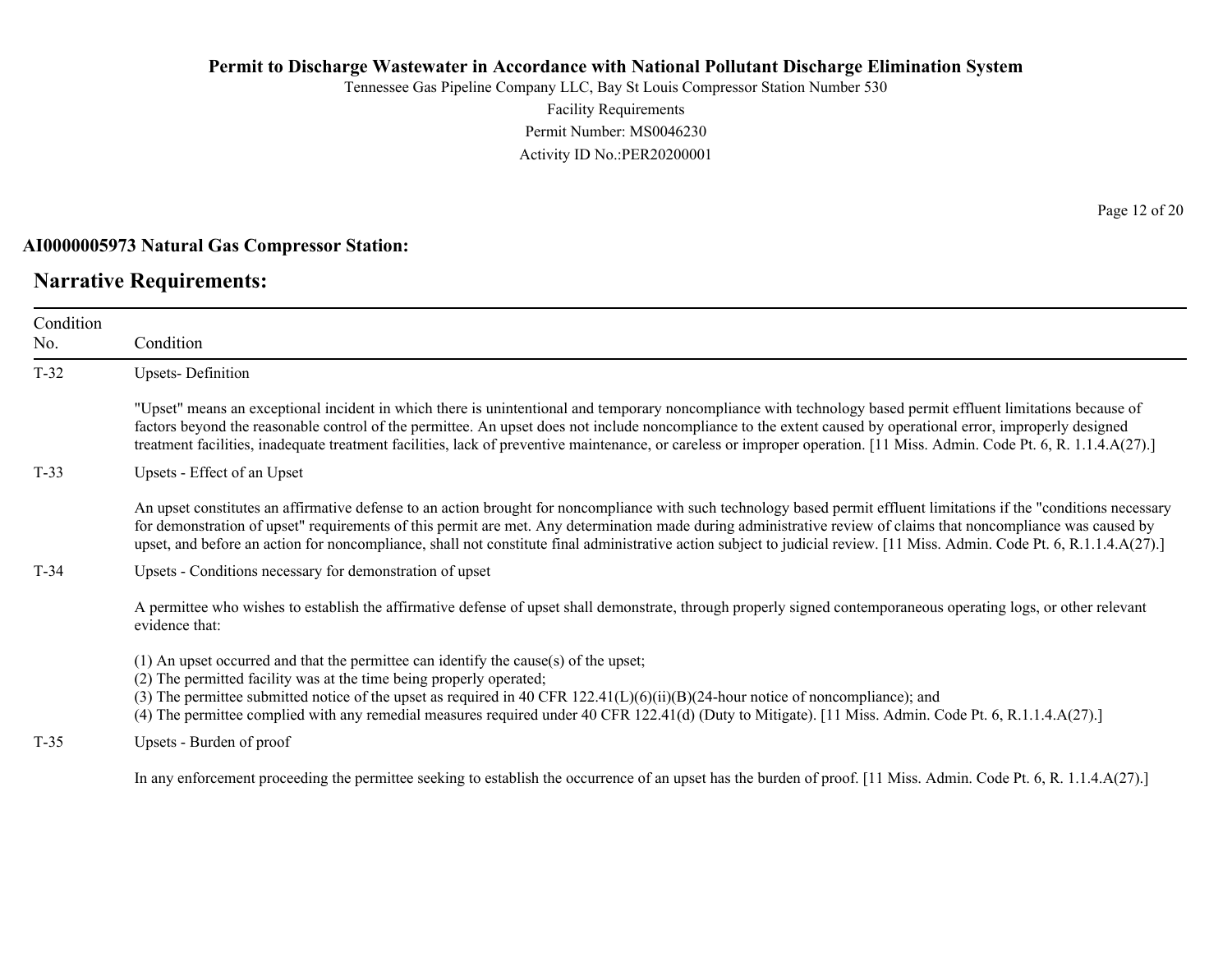Tennessee Gas Pipeline Company LLC, Bay St Louis Compressor Station Number 530 Facility Requirements Permit Number: MS0046230 Activity ID No.:PER20200001

#### **AI0000005973 Natural Gas Compressor Station:**

### **Narrative Requirements:**

Page 13 of 20

| Condition<br>No. | Condition                                                                                                                                                                                                                                                                                                                                                                                                                                                                                                                                                                                                                                  |
|------------------|--------------------------------------------------------------------------------------------------------------------------------------------------------------------------------------------------------------------------------------------------------------------------------------------------------------------------------------------------------------------------------------------------------------------------------------------------------------------------------------------------------------------------------------------------------------------------------------------------------------------------------------------|
| $T-36$           | <b>Removed Substances</b>                                                                                                                                                                                                                                                                                                                                                                                                                                                                                                                                                                                                                  |
|                  | Solids, sludges, filter backwash, or other residuals removed in the course of treatment or control of wastewater shall be disposed of in a manner such as to prevent such<br>materials from entering State waters and in a manner consistent with the Mississippi Solid Waste Disposal Act, the Federal Resource Conservation and Recovery Act,<br>and the Mississippi Water Pollution Control Act. [11 Miss. Admin. Code Pt. 6, R. 1.1.4.A(21).]                                                                                                                                                                                          |
| $T-37$           | Power Failures                                                                                                                                                                                                                                                                                                                                                                                                                                                                                                                                                                                                                             |
|                  | If electric power is required, in order to maintain compliance with the conditions and prohibitions of the permit, the permittee shall either:                                                                                                                                                                                                                                                                                                                                                                                                                                                                                             |
|                  | (1) Provide an alternative power source to operate the wastewater control facilities; or, if such alternative power source is not in existence, and no date for its<br>implementation appears in the permit,<br>(2) Halt, reduce, or otherwise control production and/or all wastewater flows upon reduction, loss, or failure of the primary source of power to the wastewater control<br>facilities. [11 Miss. Admin. Code Pt. 6, R. 1.1.4.A(22).)]                                                                                                                                                                                      |
| $T-38$           | Inspection and Entry                                                                                                                                                                                                                                                                                                                                                                                                                                                                                                                                                                                                                       |
|                  | The permittee shall allow any authorized Commission representative to enter the permittee's premises at any reasonable time, to have access to and copy any applicable<br>records, to inspect process facilities, treatment works, monitoring methods or equipment or to take samples, as authorized by Section 49-17-21 of the Code. In the event<br>of investigation during an emergency response action, a reasonable time shall be any time of the day or night. Follow-up investigations subsequent to the conclusion of<br>the emergency event shall be conducted at reasonable times. [11 Miss. Admin. Code Pt. 6, R. 1.1.4.A(17).] |
| $T-39$           | Transfer of Ownership or Control                                                                                                                                                                                                                                                                                                                                                                                                                                                                                                                                                                                                           |
| $T-40$           | This permit is not transferable to any person without proper modification of this permit following procedures found in [11 Miss. Admin. Code Pt. 6, R. 1.1.5.C.]<br><b>Signatory Requirements</b>                                                                                                                                                                                                                                                                                                                                                                                                                                          |
|                  | All applications, reports, or information submitted to the Permit Board shall be signed and certified. [11 Miss. Admin. Code Pt. 6, R. 1.1.2.C.]                                                                                                                                                                                                                                                                                                                                                                                                                                                                                           |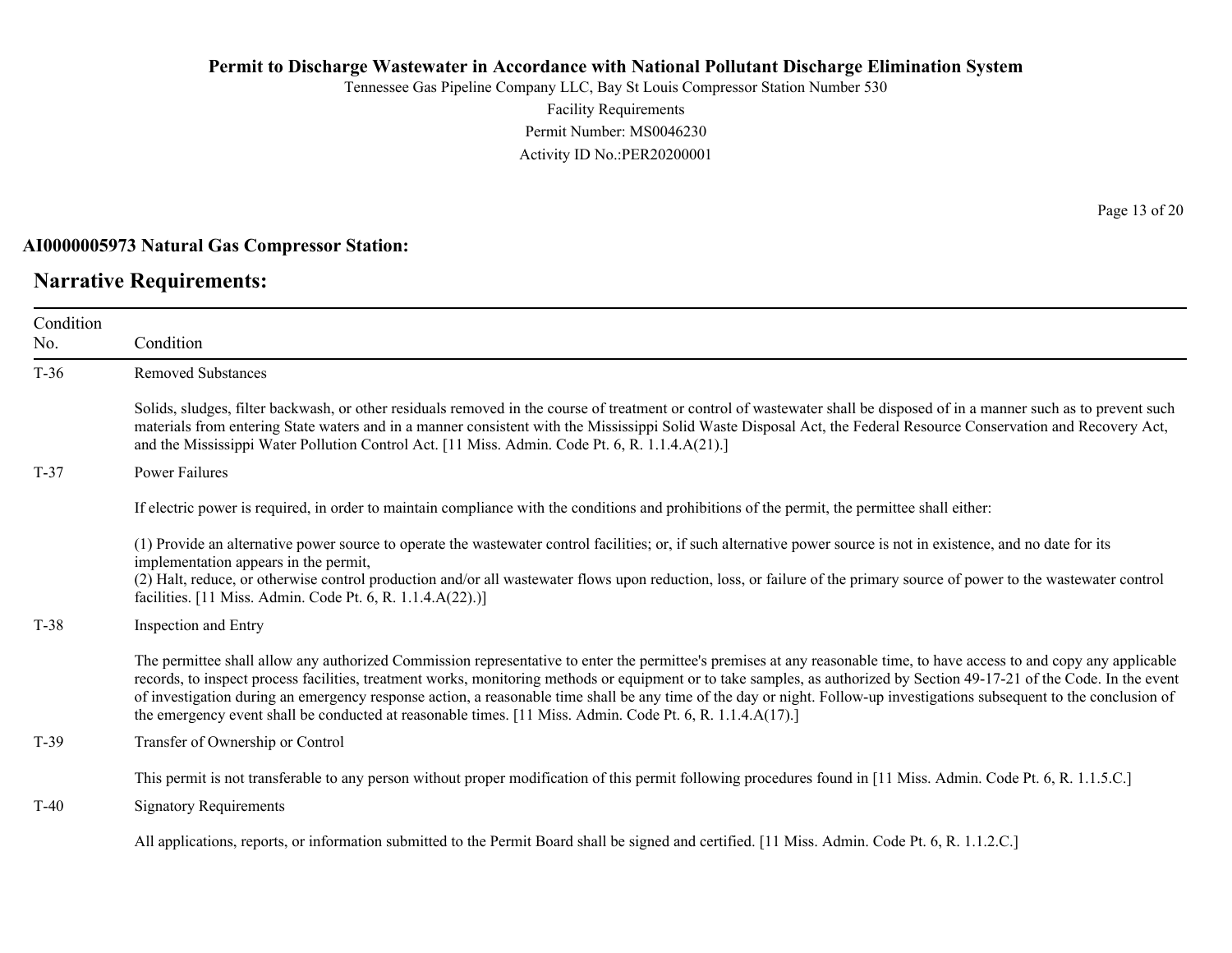Tennessee Gas Pipeline Company LLC, Bay St Louis Compressor Station Number 530 Facility Requirements Permit Number: MS0046230 Activity ID No.:PER20200001

#### **AI0000005973 Natural Gas Compressor Station:**

### **Narrative Requirements:**

No.

Condition Condition T-41 Signatory Requirements - Application Signatures All permit applications shall be signed as follows: (1) For a corporation: by a responsible corporate officer. For the purpose of this Section, a responsible corporate officer means: (i) a president, secretary, treasurer or vice president of the corporation in charge of a principal business function, or any other person who performs similar policy - or decision-making function for the corporation, or (ii) the manager of one or more manufacturing, production, or operating facilities provided, the manager is authorized to make management decisions which govern the operation of the regulated facility including having the explicit or implicit duty of making major capital investment recommendations, and initiating and directing other comprehensive measures to assure long term environmental compliance with environmental laws and regulations; the manager can ensure that the necessary systems are established or actions taken to gather complete and accurate information for permit application requirements; and where authority to sign documents has been assigned or delegated to the manager in accordance with corporate procedures. (2) For a partnership or sole proprietorship: by a general partner or the proprietor, respectively; or (3) For a municipality, State, Federal, or other public agency: by either a principal executive officer or ranking elected official. [11 Miss. Admin. Code Pt. 6, R. 1.1.2.C.] T-42 Signatory Requirements -Reports and Other Information All reports required by the permit and other information requested by the Permit Board shall be signed by a person described by the application signature requirements in this permit or by a duly authorized representative of that person. A person is a duly authorized representative only if: (1) The authorization is made in writing by a person described by the application signature requirements; (2) The authorization specifies either an individual or a position having responsibility for the overall operation of the regulated facility or activity, such as the position of plant manager, operator of a well or a well field, superintendent, position having overall responsibility for environmental matters for the company. (A duly authorized

representative may thus be either a named individual or any individual occupying a named position.); and

(3) The written authorization is submitted to the Permit Board. [11 Miss. Admin. Code Pt. 6, R. 1.1.2.C.]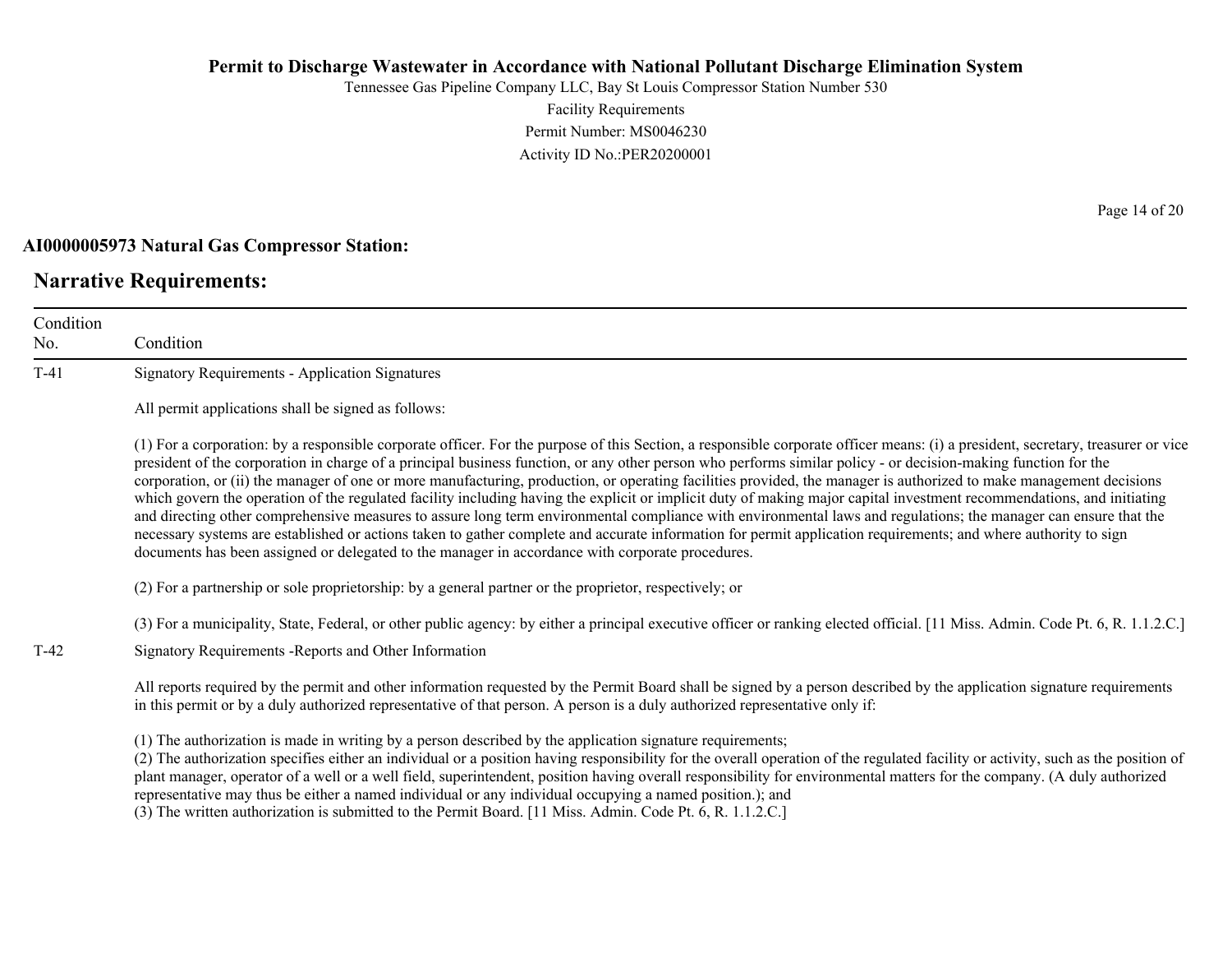Tennessee Gas Pipeline Company LLC, Bay St Louis Compressor Station Number 530 Facility Requirements Permit Number: MS0046230 Activity ID No.:PER20200001

#### **AI0000005973 Natural Gas Compressor Station:**

### **Narrative Requirements:**

No.

Condition Condition T-43 Signatory Requirements - Changes to Authorization If an authorization under the signatory requirements of this permit is no longer accurate because a different individual or position has responsibility for the overall operation of the facility, a new authorization satisfying the signatory requirements of this permit must be submitted to the Permit Board prior to or together with any reports, information, or applications. [11 Miss. Admin. Code Pt. 6, R. 1.1.2.C.] T-44 Signatory Requirements - Certification Any person signing a document under the signatory requirements stated in this permit shall make the following certification: "I certify under penalty of law that this document and all attachments were prepared under the direction or supervision in accordance with a system designed to assure that qualified personnel properly gather and evaluate the information submitted. Based on my inquiry of the person or persons who manage the system, or those persons directly responsible for gathering the information, the information submitted is, to the best of my knowledge and belief, true, accurate, and complete. I am aware that there are significant penalties for submitting false information, including the possibility of fine and imprisonment for knowing violations." [11 Miss. Admin. Code Pt. 6, R. 1.1.2.C.] T-45 Availability of Records Except for information deemed to be confidential under the Mississippi Code Ann. 49-17-39 and 40 CFR 123.41, file information relating to this permit shall be made available for public inspection and copying during normal business hours at the office of the Department of Environmental Quality in Jackson, Mississippi. Written request must be provided in accordance with policies developed by the Commission and must state, specifically, records proposed for review, date proposed for review and copying requirements. [11 Miss. Admin. Code Pt. 6, R. 1.1.3.E.] T-46 Duty to Provide Information

The permittee shall furnish to the Permit Board within a reasonable time any relevant information which the Permit Board may request to determine whether cause exists for modifying, revoking and reissuing, or terminating the permit, or to determine compliance with the permit. The permittee shall also furnish to the Permit Board upon request, copies of records required to be kept by the permit. [11 Miss. Admin. Code Pt. 6, R. 1.1.4.A(16).]

Page 15 of 20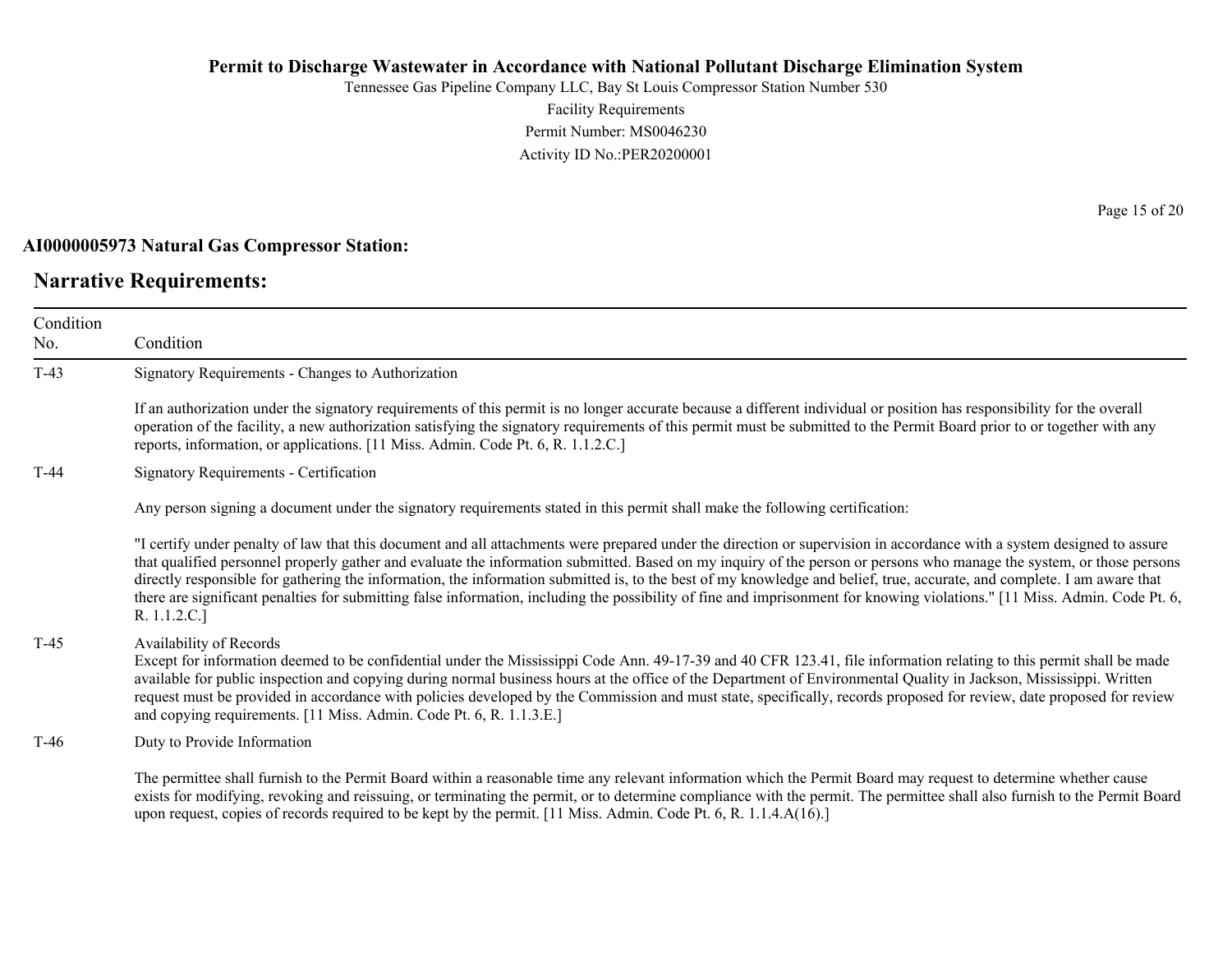Tennessee Gas Pipeline Company LLC, Bay St Louis Compressor Station Number 530 Facility Requirements Permit Number: MS0046230 Activity ID No.:PER20200001

#### **AI0000005973 Natural Gas Compressor Station:**

### **Narrative Requirements:**

No.

Condition Condition T-47 Toxic Pollutants The permittee shall comply with any toxic effluent standard or prohibition (including any schedule of compliance specified in such effluent standard or prohibition) established under Section 307(a) of the Federal Water Pollution Control Act. [11 Miss. Admin. Code Pt. 6, R. 1.1.4.A(26).] T-48 Toxic Pollutants Notification Requirements The permittee shall comply with the applicable provisions of 40 CFR 122.42. [11 Miss. Admin. Code Pt. 6, R. 1.1.4.A(26).] T-49 Civil and Criminal Liability (1) Any person who violates a term, condition or schedule of compliance contained within this permit or the Mississippi Water Pollution Control Law is subject to the actions defined by law. (2) Except as provided in permit conditions on "Bypassing" and "Upsets", nothing in this permit shall be construed to relieve the permittee from civil or criminal penalties for noncompliance. (3) It shall not be the defense of the permittee in an enforcement action that it would have been necessary to halt or reduce the permitted activity in order to maintain compliance with the conditions of this permit. [11 Miss. Admin. Code Pt. 6, R. 1.1.4.A(24).)] T-50 Oil and Hazardous Substance Liability Nothing in this permit shall be construed to preclude the institution of any legal action or relieve the permittee from any responsibilities, liabilities, or penalties to which the permittee is or may be subject to under Section 311 of the Federal Water Pollution Control Act and applicable provisions under Mississippi Law pertaining to

T-51 Property Rights

The issuance of this permit does not convey any property rights in either real or personal property, or any exclusive privileges, nor does it authorize any injury to private property or any invasion of personal rights, nor any infringement of Federal, State, or local laws or regulations. [11 Miss. Admin. Code Pt. 6, R. 1.1.5. E.]

transportation, storage, treatment, or spillage of oil or hazardous substances. [11 Miss. Admin. Code Pt. 6, R. 1.1.4.A(23).]

Page 16 of 20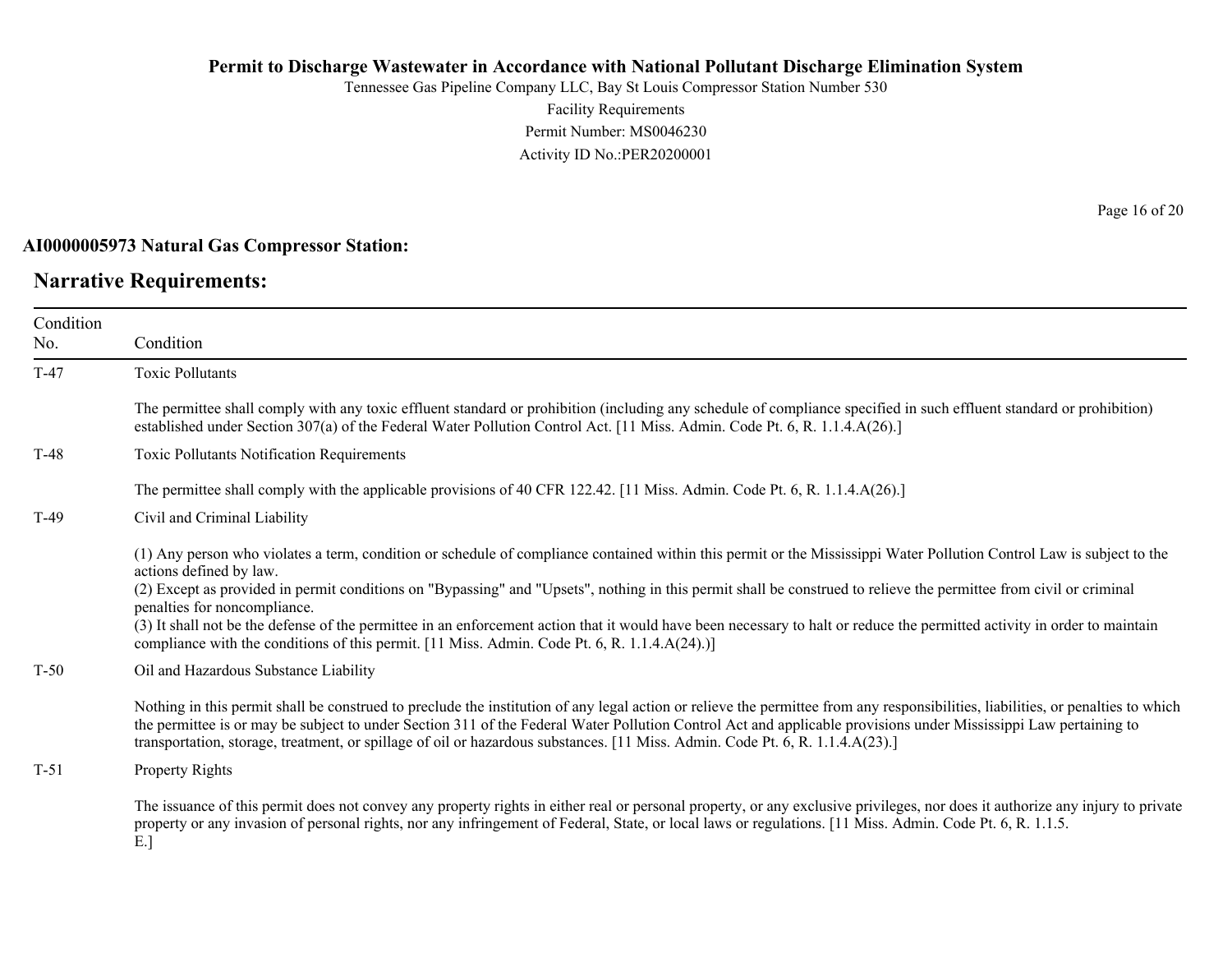Tennessee Gas Pipeline Company LLC, Bay St Louis Compressor Station Number 530 Facility Requirements Permit Number: MS0046230 Activity ID No.:PER20200001

#### **AI0000005973 Natural Gas Compressor Station:**

### **Narrative Requirements:**

Condition No. Condition T-52 Severability The provisions of this permit are severable. If any provision of this permit, or the application of any provision of this permit to any circumstances, is challenged or held invalid, the validity of the remaining permit provisions and/or portions thereof or their application to other persons or sets of circumstances, shall not be affected thereby. [11 Miss. Admin. Code Pt. 6, R. 1.1.4.A(25).] T-53 Protection of Confidential Information (1) Pursuant to Miss. Code Ann. ' 49-17-39 and 40 CFR 123.41, the Permit Board shall make available to the public all information contained on any form and all public comments on such information. Effluent data and information concerning air or water quality shall also be made available to the public. Information that is determined by the Commission to be trade secrets shall not be disclosed to the public without prior consent of the source of such information. When a claim of confidentiality is made by a person in accordance with the provisions of Miss. Code Ann. ' 49-17-39, a recommendation on the questions of confidentiality shall be made by the Commission and forwarded to the Regional Administrator (or his/her designee) of EPA for his concurrence in such determination of confidentiality. [11 Miss. Admin. Code Pt. 6, R. 1.1.3.F.] T-54 Protection of Confidential Information- continued (2) A copy of a State, UIC, or NPDES permit application, public notice, fact sheet, draft permit and other forms relating thereto, including written public comment and

other reports, files and information relating to the application not classified as confidential information by the Commission pursuant to part (1) of this requirement, shall be available for public inspection and copying during normal business hours at the office of the Department in Jackson, Mississippi. [11 Miss. Admin. Code Pt. 6, R. 1.1.3.F.]

Page 17 of 20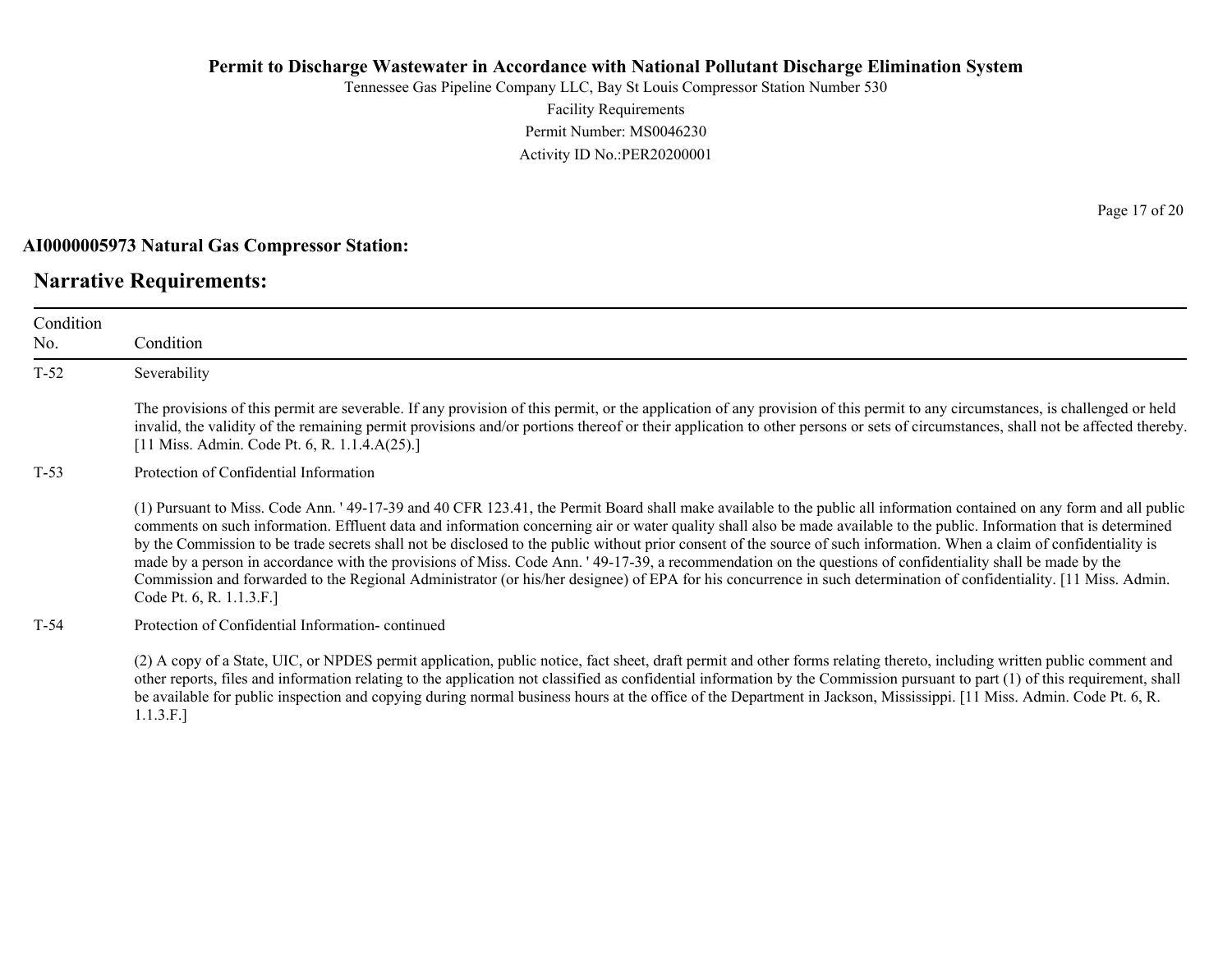Tennessee Gas Pipeline Company LLC, Bay St Louis Compressor Station Number 530 Facility Requirements Permit Number: MS0046230 Activity ID No.:PER20200001

#### **AI0000005973 Natural Gas Compressor Station:**

### **Narrative Requirements:**

No.

Condition Condition T-55 Protection of Confidential Information- continued (3) Upon determination by the Commission that information submitted by a permit applicant is entitled to protection against disclosure as trade secrets, the information shall be so labeled and otherwise handled as confidential. Copies of the information and a notice of the Commission's action shall be forwarded to the Regional Administrator (or his/her designee). In making its determination of entitlement to protection as a trade secret, the Commission shall follow the procedure set forth in Miss. Code Ann. ' 49-17-39. In the event the Commission denies the claim of confidentiality, the applicant shall have, upon notification thereof, the right to appeal the Commission's determination in the same manner provided for other orders of the Commission. No disclosure, except to EPA, shall be allowed until any appeal from the determination of the Commission is completed. [11 Miss. Admin. Code Pt. 6, R. 1.1.3.F.] T-56 Spill Prevention and Best Management Plans Any permittee which has above ground bulk storage capacity, of more than 1320 gallons or any single container with a capacity greater than 660 gallons, of materials and/or liquids (including but not limited to, all raw, finished and/or waste material) with chronic or acute potential for pollution impact on waters of the State and not subject to Mississippi Hazardous Waste Management Regulations or 40 CFR 112 (Oil Pollution Prevention) regulations shall provide secondary containment as found in 40 CFR 112 or equivalent protective measures such as trenches or waterways which would conduct any tank releases to a permitted treatment system or sufficient equalization or treatment capacity needed to prevent chronic/acute pollution impact. [11 Miss. Admin. Code Pt. 6, R. 1.1.4.A(12)(a).] T-57 Reopener Clause This permit shall be modified, or alternately, revoked and reissued, to comply with any applicable effluent standard, limitation or storm water regulation issued or approved under Section  $301(b)(2)(C)$ , and  $(D)$ ,  $304(b)(2)$ ,  $307(a)(2)$  and  $402(p)$  of the Federal Water Pollution Control Act if the effluent standard, limitation or regulation so issued or approved: 1. Contains different conditions or is otherwise more stringent than any effluent limitation in the permit; or 2. Controls any pollutant not limited in the permit.

3. This permit shall be modified to reflect any additional or otherwise more stringent limitations and additional monitoring as determined to be necessary by the results of a Completed TMDL. [11 Miss. Admin. Code Pt. 6, R. 1.1.4.F(1).]

Page 18 of 20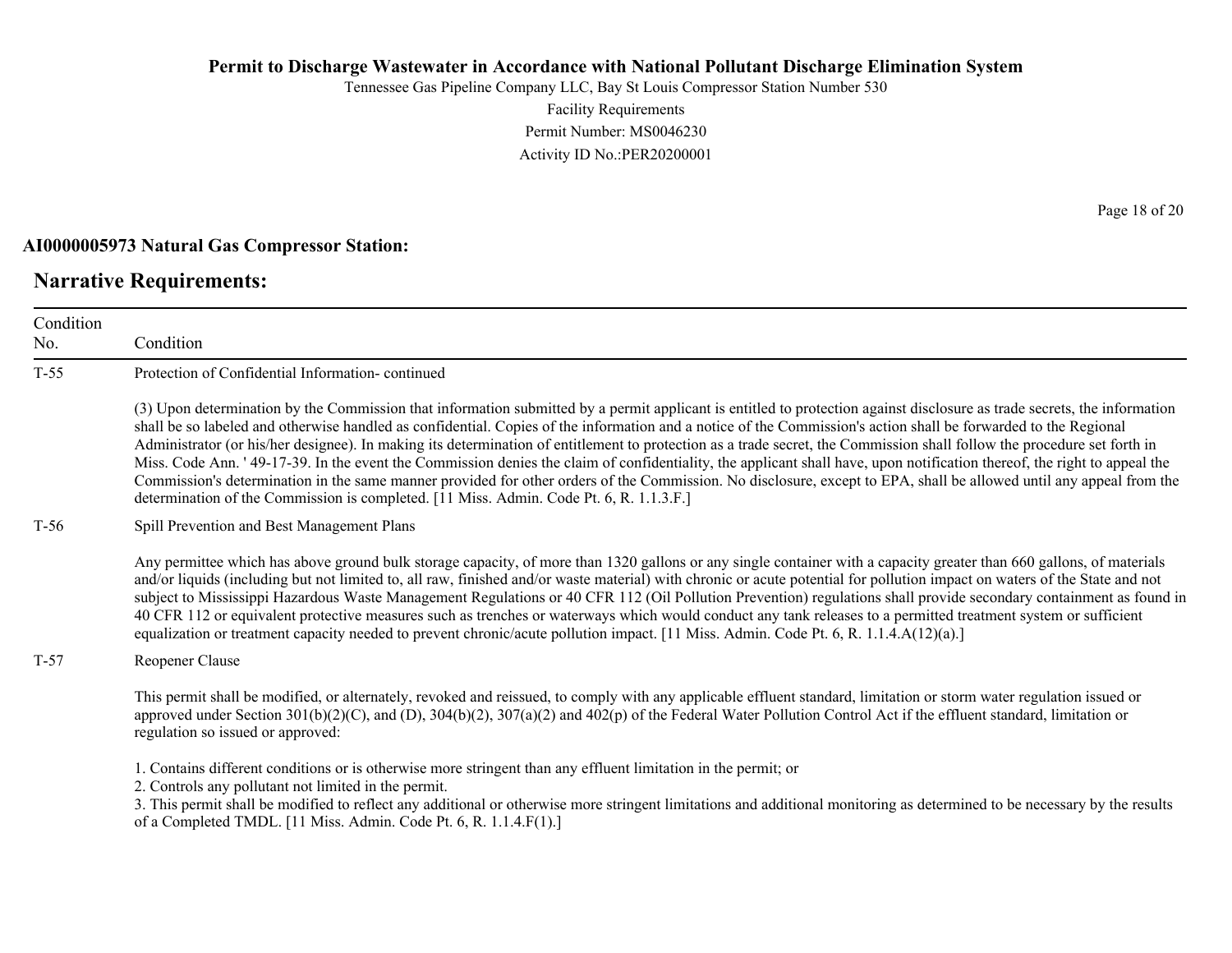Tennessee Gas Pipeline Company LLC, Bay St Louis Compressor Station Number 530 Facility Requirements Permit Number: MS0046230 Activity ID No.:PER20200001

#### **AI0000005973 Natural Gas Compressor Station:**

### **Narrative Requirements:**

| Condition<br>No. | Condition                                                                                                                                                                                                                                                                                                                                                                                                                                                                                                                                                                                                                                                                                                                                                                                                                                                                                                                                          |
|------------------|----------------------------------------------------------------------------------------------------------------------------------------------------------------------------------------------------------------------------------------------------------------------------------------------------------------------------------------------------------------------------------------------------------------------------------------------------------------------------------------------------------------------------------------------------------------------------------------------------------------------------------------------------------------------------------------------------------------------------------------------------------------------------------------------------------------------------------------------------------------------------------------------------------------------------------------------------|
| $T-58$           | Closure Requirements                                                                                                                                                                                                                                                                                                                                                                                                                                                                                                                                                                                                                                                                                                                                                                                                                                                                                                                               |
|                  | Should the permittee decide to permanently close and abandon the premises upon which it operates, it shall provide a Closure Plan to the Permit Board no later than 90<br>days prior to doing so. This Closure Plan shall address how and when all manufactured products, by-products, raw materials, stored chemicals, and solid and liquid<br>waste and residues will be removed from the premises or permanently disposed of on site such that no potential environmental hazard to the waters of the State will be<br>presented. Closure plan(s) submitted to and approved by Mississippi Department of Environmental Quality for compliance with other environmental regulations will<br>satisfy the closure requirements for those items specifically addressed in the closure plan(s) as long as the closure does not present a potential for environmental hazard<br>to waters of the State. [11 Miss. Admin. Code Pt. 6, R. 1.1.4.A(11).] |
| T-59             | Permit Actions                                                                                                                                                                                                                                                                                                                                                                                                                                                                                                                                                                                                                                                                                                                                                                                                                                                                                                                                     |

The permit may be modified, revoked and reissued, or terminated for cause. The filing of a request by the permittee for a permit modification, revocation and reissuance, or termination, or a modification of planned changes or anticipated noncompliance, does not stay any permit condition. [11 Miss. Admin. Code Pt. 6, R. 1.1.5.C(5).]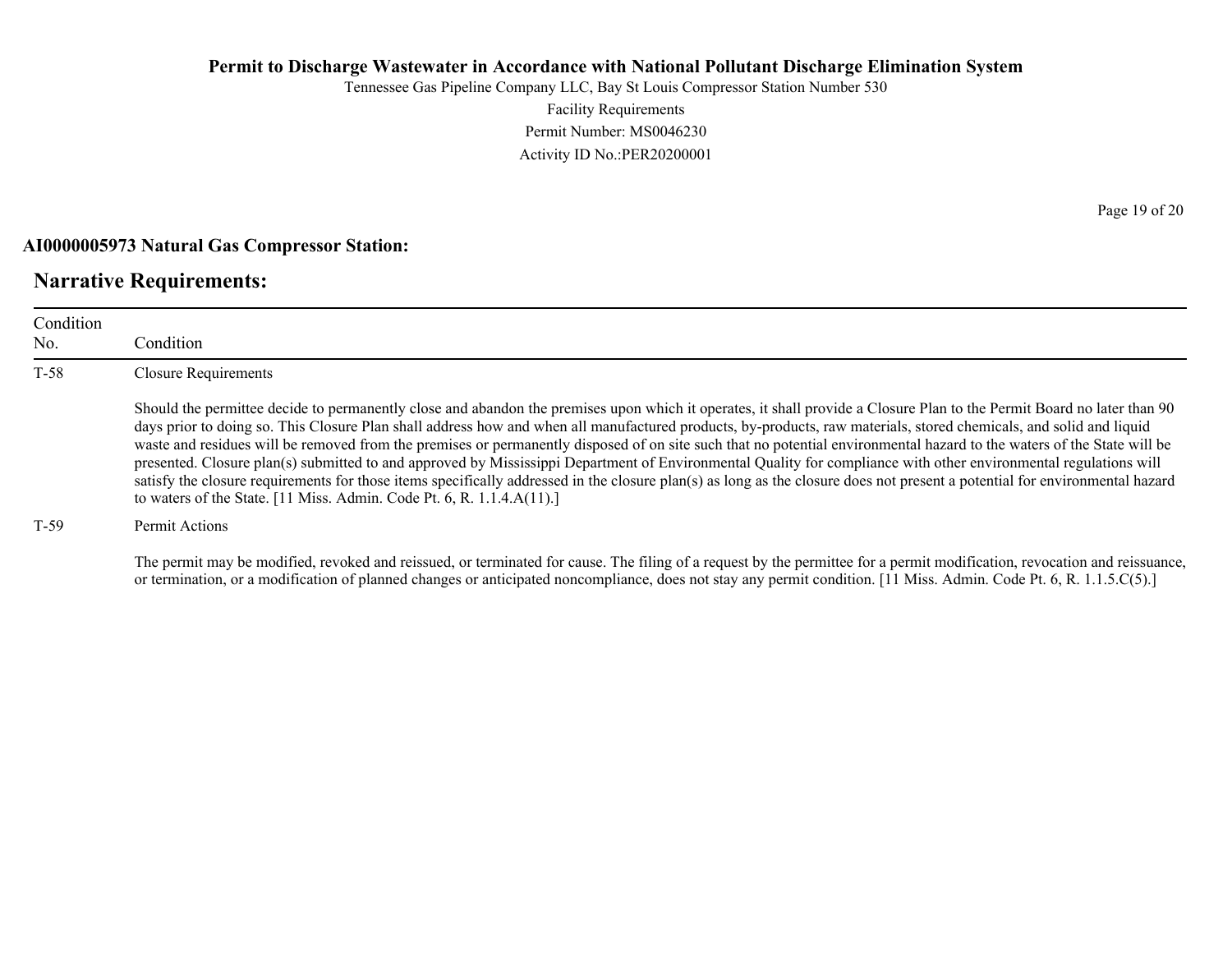Tennessee Gas Pipeline Company LLC, Bay St Louis Compressor Station Number 530 Facility Requirements Permit Number: MS0046230 Activity ID No.:PER20200001

Page 20 of 20

**RPNT0000000001 (MS0046230-001) Outfall 001(Compressor Building Drainage, Air Compressor Condensate, Wash down Rack and Equipment Cleaning Wash Water, Storm Water From the Gas Scrubber Area and Electrical Conduit Manholes):**

**Submittal/Action Requirements:**

| Condition<br>No. | Condition                                                                                                                                                                                                  |
|------------------|------------------------------------------------------------------------------------------------------------------------------------------------------------------------------------------------------------|
| $S-1$            | The Permittee shall submit analytical results on a quarterly Discharge Monitoring Report (DMR): Due quarterly, by the 28th of Jan, April, July, and Oct. [11 Miss.]<br>Admin. Code Pt. 6, R. 1.1.4.A(15)c] |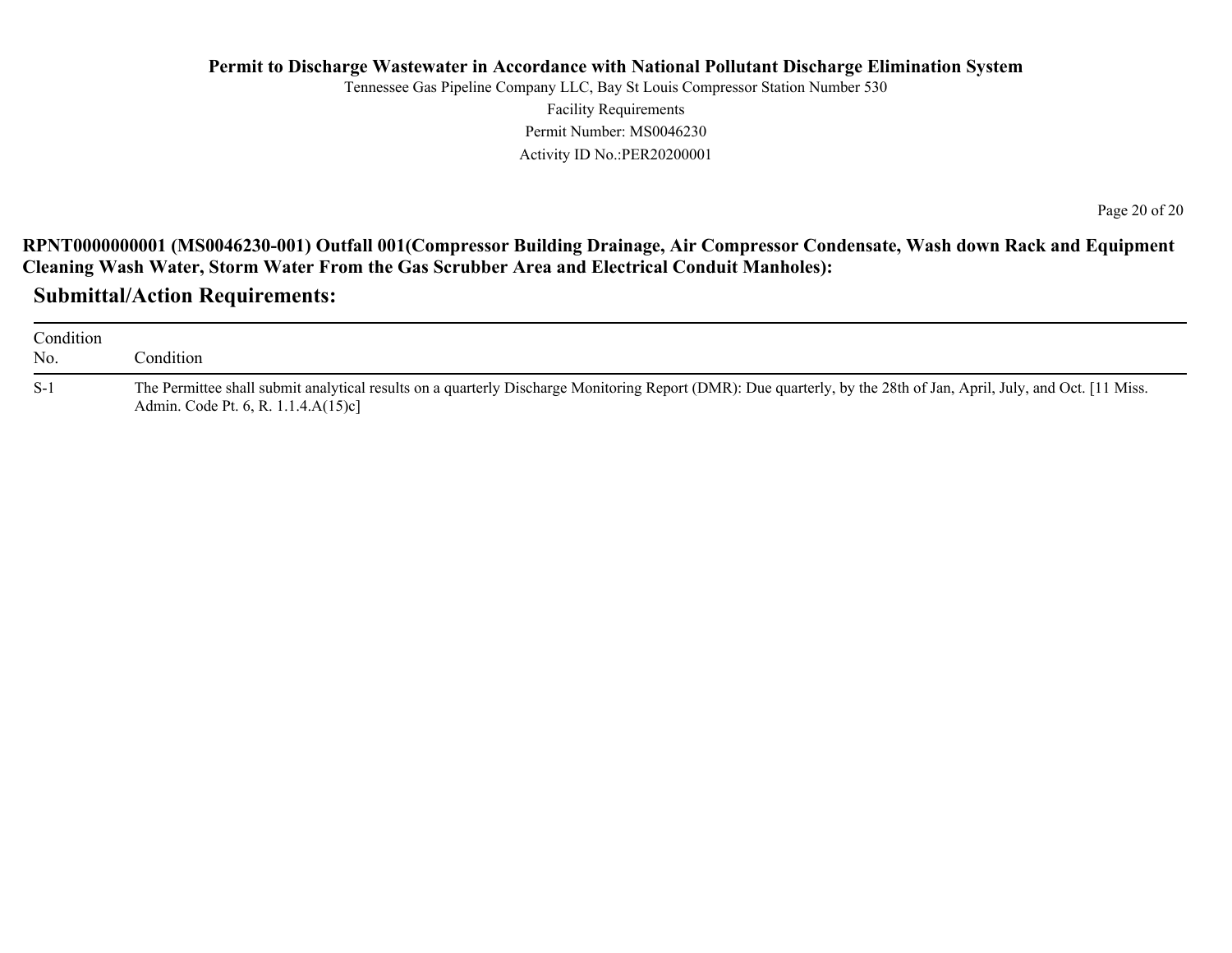# **GENERAL INFORMATION**

Tennessee Gas Pipeline Company LLC, Bay St Louis Compressor Station Number 530 Bay St. Louis, MS Hancock County 10064 Lower Bay Road

**Alternate/Historic Identifiers**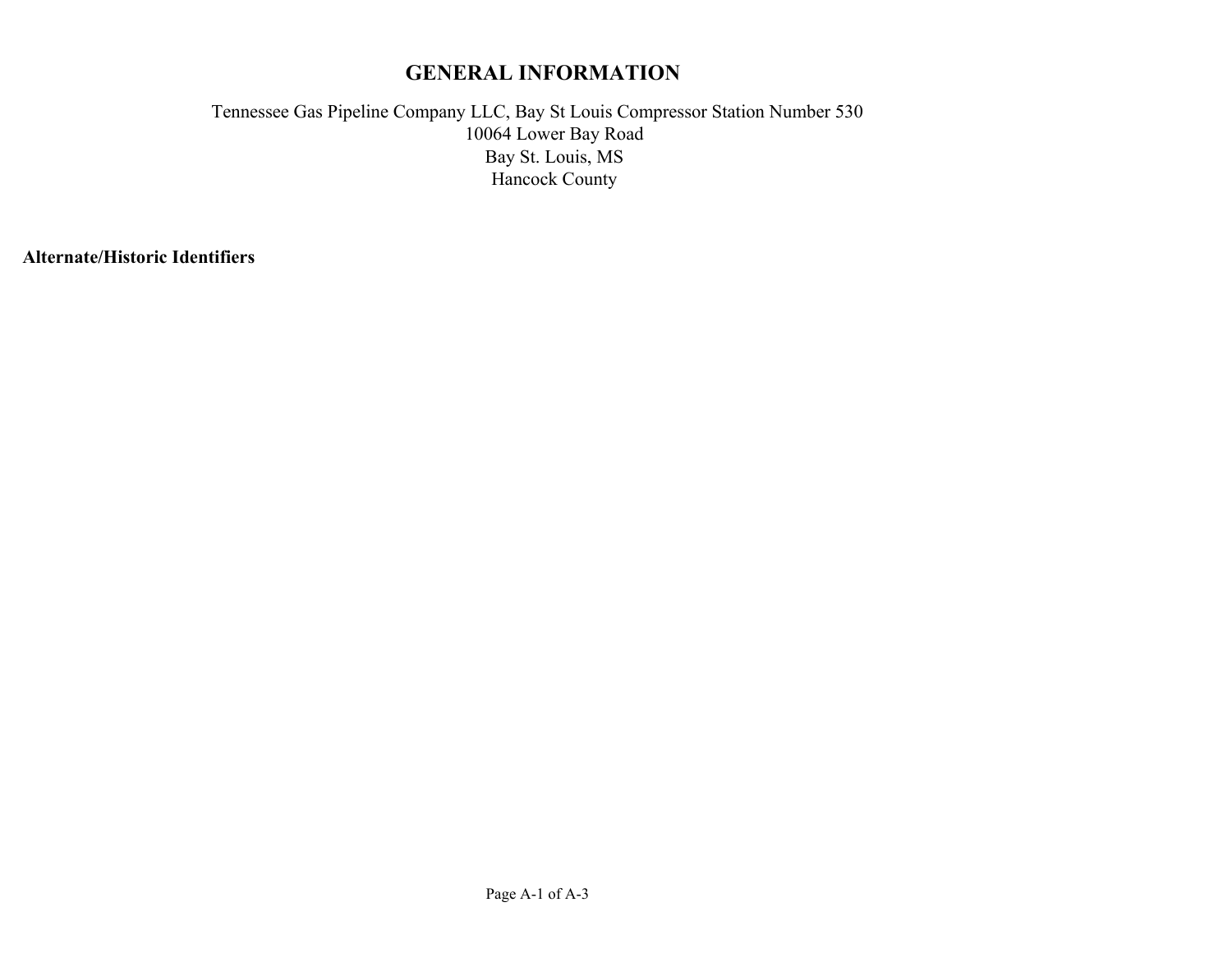# **GENERAL INFORMATION**

| $\overline{ID}$ | <b>Alternate/Historic Name</b>                                                        | <b>User Group</b>                          | <b>Start Date</b>    | <b>End Date</b> |
|-----------------|---------------------------------------------------------------------------------------|--------------------------------------------|----------------------|-----------------|
| 5973            | Tennessee Gas Pipeline Company, L.L.C.                                                | Official Site Name                         | 12/19/2012           |                 |
| 2804500017      | Tennessee Gas Pipeline Co, LLC, Bay St Louis 530                                      | Air-AIRS AFS                               | 02/13/1996           |                 |
| MSD290010313    | Tennessee Gas Pipeline Company, Bay St Louis Compressor Station<br>Number 530         | Hazardous Waste-EPA ID                     | 05/15/2000           |                 |
| 100000017       | Tennessee Gas Pipeline Company, Bay St Louis Compressor Station<br>Number 530         | Air-Title V Operating                      | 04/18/1997           | 02/01/2001      |
| 100000017       | Tennessee Gas Pipeline Company, Bay St Louis Compressor Station<br>Number 530         | Air-Title V Operating                      | 02/13/1996           | 02/01/2001      |
| MS0046230       | Tennessee Gas Pipeline Company, Bay St Louis Compressor Station<br>Number 530         | Water - NPDES                              | 09/13/1994           | 09/12/1999      |
| MS0046230       | Tennessee Gas Pipeline Company, Bay St Louis Compressor Station<br>Number 530         | Water - NPDES                              | 09/27/1999           | 08/17/2004      |
| 100000017       | Tennessee Gas Pipeline Company, Bay St Louis Compressor Station<br>Vumber 530         | Air-Title V Operating                      | 12/13/2001           | 11/30/2006      |
| MS0046230       | Tennessee Gas Pipeline Company, Bay St Louis Compressor Station<br>Number 530         | Water - NPDES                              | 08/17/2004           | 07/31/2009      |
| 100000017       | Tennessee Gas Pipeline Company, L.L.C., Bay St Louis Compressor<br>Station Number 530 | Air-Title V Fee Customer                   | 02/13/1996           |                 |
| 100000017       | Tennessee Gas Pipeline Company, Bay St Louis Compressor Station<br>Number 530         | Air-Title V Operating                      | 01/29/2007           | 12/31/2011      |
| 5973 001        | Tennessee Gas Pipeline #530                                                           | <b>GARD</b>                                | 08/09/1994           |                 |
| MS0046230       | Tennessee Gas Pipeline Company, Bay St Louis Compressor Station<br>Number 530         | Water - NPDES                              | 09/21/2009           | 01/17/2013      |
| 100000017       | Tennessee Gas Pipeline Company, Bay St Louis Compressor Station<br>Number 530         | Air-Title V Operating                      | 05/14/2012           | 01/17/2013      |
| 5973            | Tennessee Gas Pipeline Company                                                        | Historic Site Name                         | 02/13/1996           | 12/19/2012      |
| 100000017       | Tennessee Gas Pipeline Company LLC, Bay St Louis Compressor Station<br>Number 530     | Air-Title V Operating                      | 01/17/2013           | 04/30/2017      |
| MS0046230       | Tennessee Gas Pipeline Company LLC, Bay St Louis Compressor Station<br>Number 530     | Water - NPDES                              | 01/17/2013           | 08/31/2014      |
| MS0046230       | Tennessee Gas Pipeline Company LLC, Bay St Louis Compressor Station<br>Number 530     | Water - NPDES                              | 10/16/2015           | 09/30/2020      |
| 100000017       | Tennessee Gas Pipeline Company LLC, Bay St Louis Compressor Station<br>Number 530     | Air-Title V Operating                      | 05/08/2017           | 04/30/2022      |
|                 | <b>Branch</b>                                                                         | Branches Group - Air                       | $\frac{07}{18/2017}$ |                 |
|                 | <b>Branch</b>                                                                         | Branches Group - Water                     | 07/18/2017           |                 |
|                 | Branch                                                                                | <b>Branches Group - Hazardous</b><br>Waste | 08/04/2017           |                 |